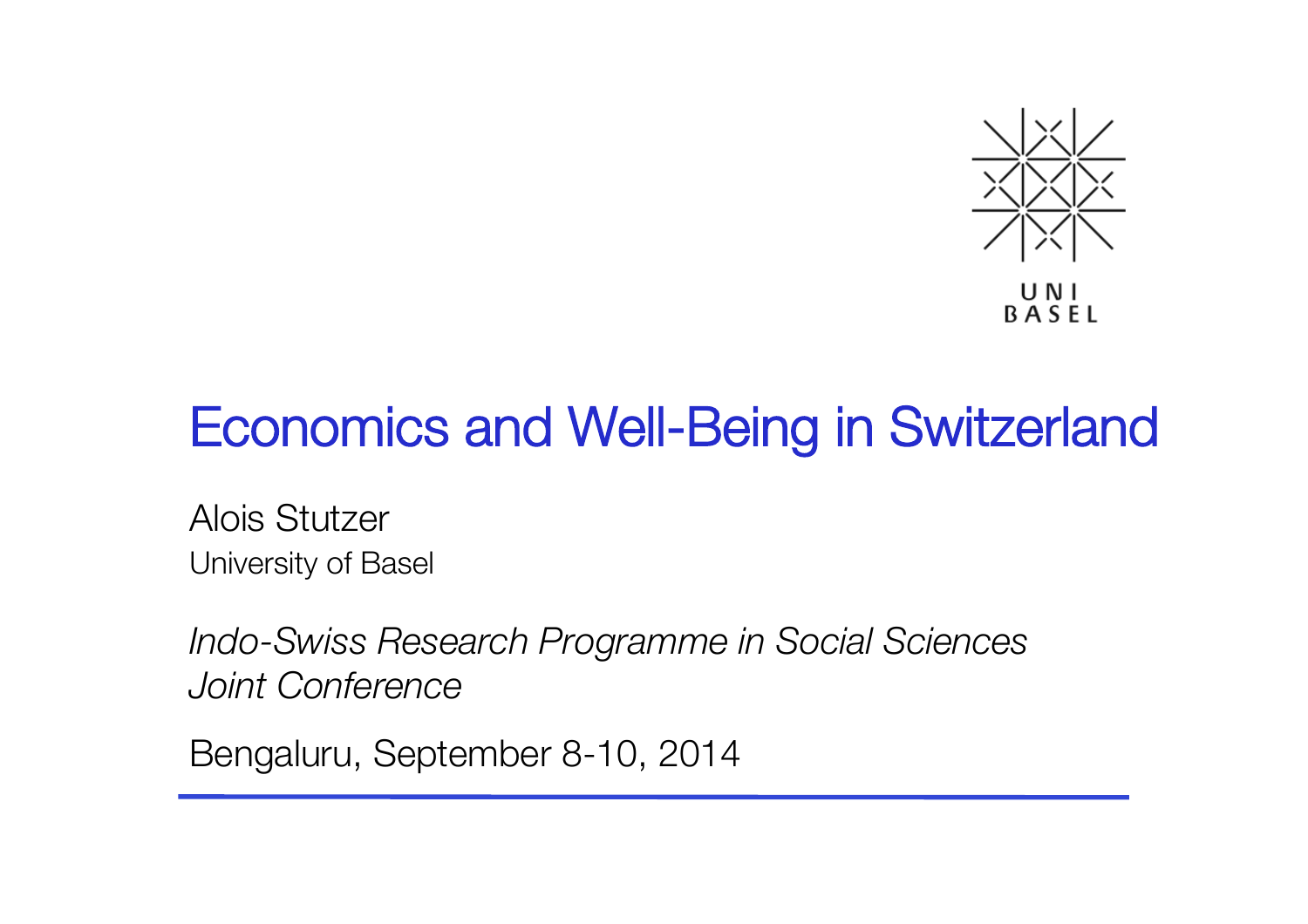### **Outline**

- 1. The State of the Swiss Economy
- 2. Swiss Institutional Approaches
- 3. Approach of Swiss Researchers
	- $\rightarrow$  Economic analysis of reported subjective well-being

*Applications*

- Direct democracy and reported satisfaction with life
- (Un-)employment and unhappiness
- 4. Outlook and Concluding Remarks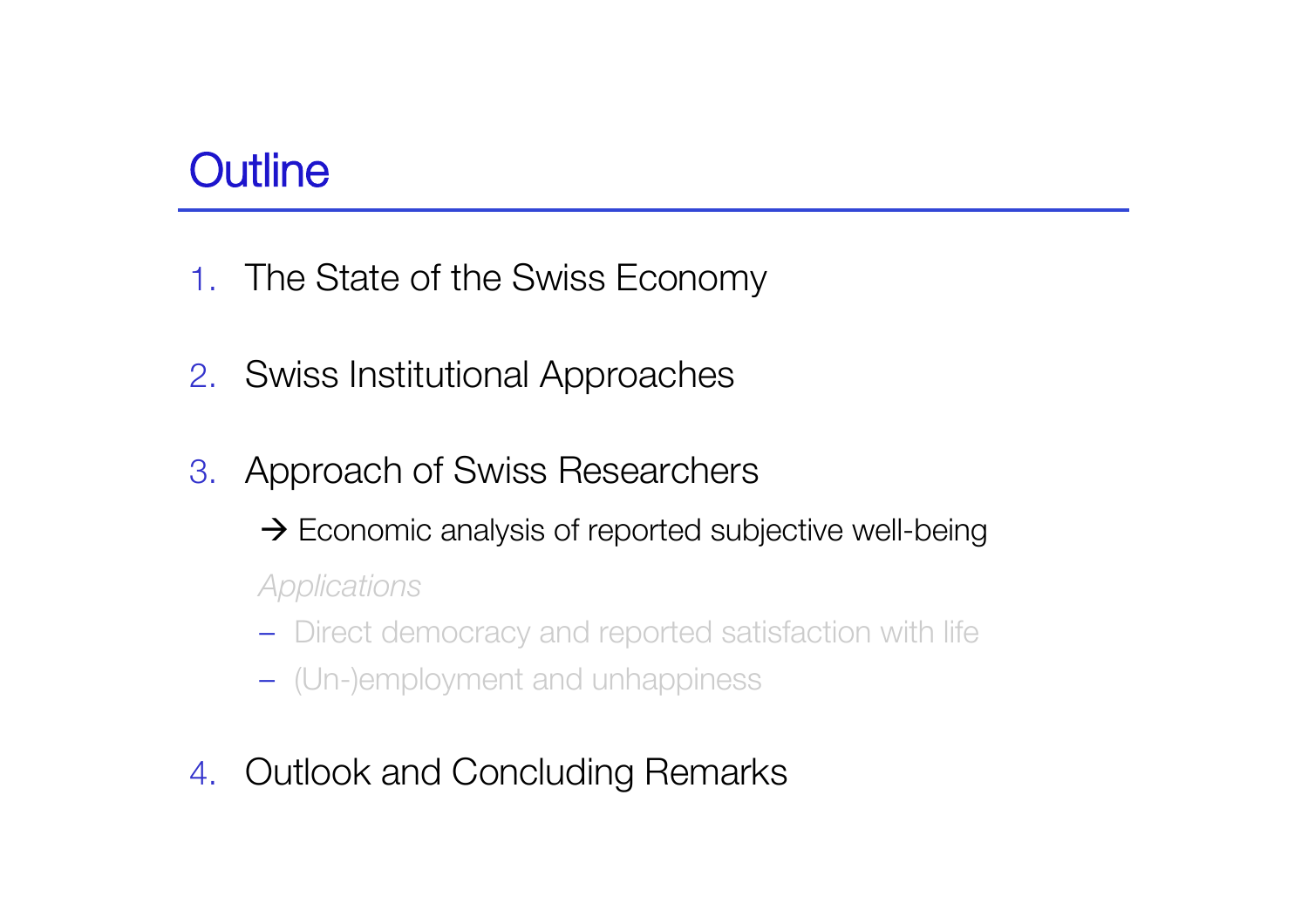## 1. The State of the Swiss Economy

|                                  | Switzerland | EU                | India       |
|----------------------------------|-------------|-------------------|-------------|
| GDP per capita (in \$)           | 80,528      | 34,240            | 1,499       |
| Life expectancy (in years)       | 83          | 81                | 66          |
| Schooling (in years)             | 12.2        | $8.2 - 12.9$      | 4.4         |
| Unemployment (in %)              | 4.2         | 10.5              | $3.4 - 8.5$ |
| Income inequality (Gini index)   | 28.7        | 30.6              | 36.8        |
| Subj. well-being (Cantril scale) | 7.7         | $5.1 - 6.7 - 7.7$ | 5.2         |

Sources: GDP (2013), life expectancy (2012), schooling (2012), unemployment (2012) from World DataBank. Unemployment for India, income inequality (2012, 2012, 2004) from CIA Fact Sheet. SWB (2010-12) from WHR.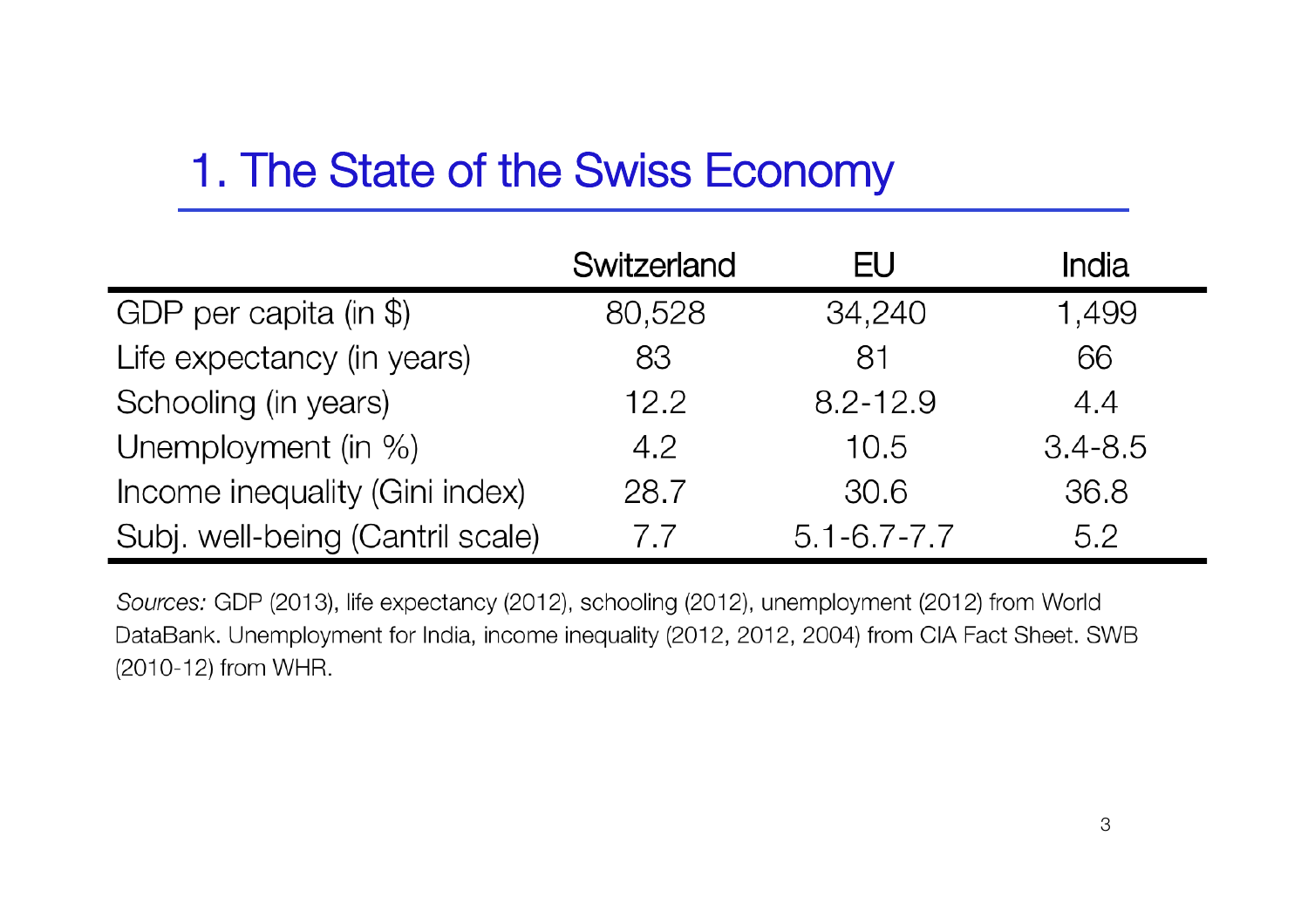### 2. Swiss Institutional Approaches" Swiss Labor Market Institutions

*"A flexible, generous but tough mix!"*

- 1. Limited employment protection
- 2. Generous unemployment benefits
- 3. Effectively used sanction system for non-compliance in active labor market programs
- 4. Strong social work norms

On the basis of

- an integrative and open education system
- incl. vocational education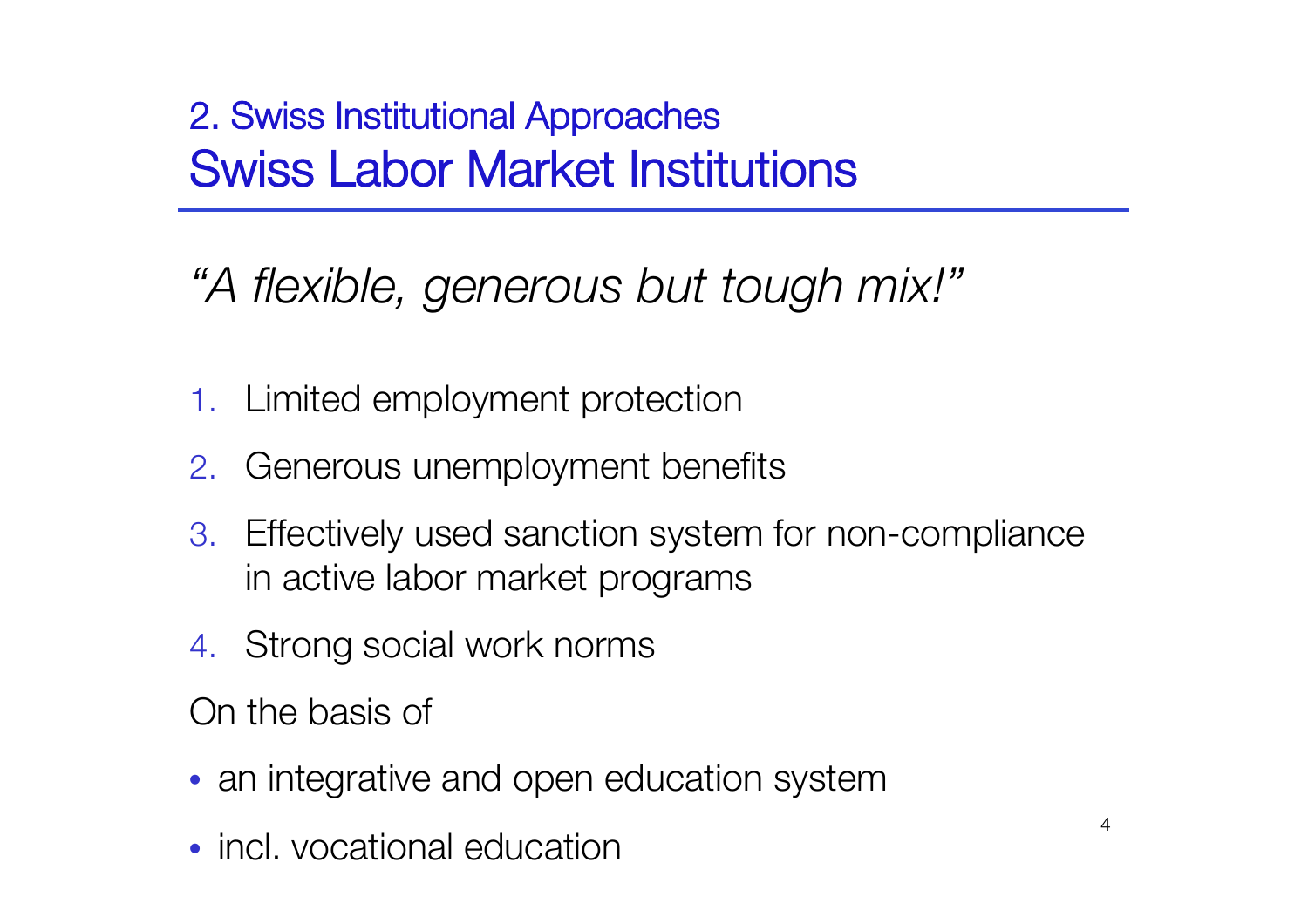2. Swiss Institutional Approaches" Swiss Political Institutions

*"A living constitution"*

Rules for choosing rules:

- 1. Decentralized decision-making in a federal state
- 2. Direct democratic participation rights at all levels in the federal state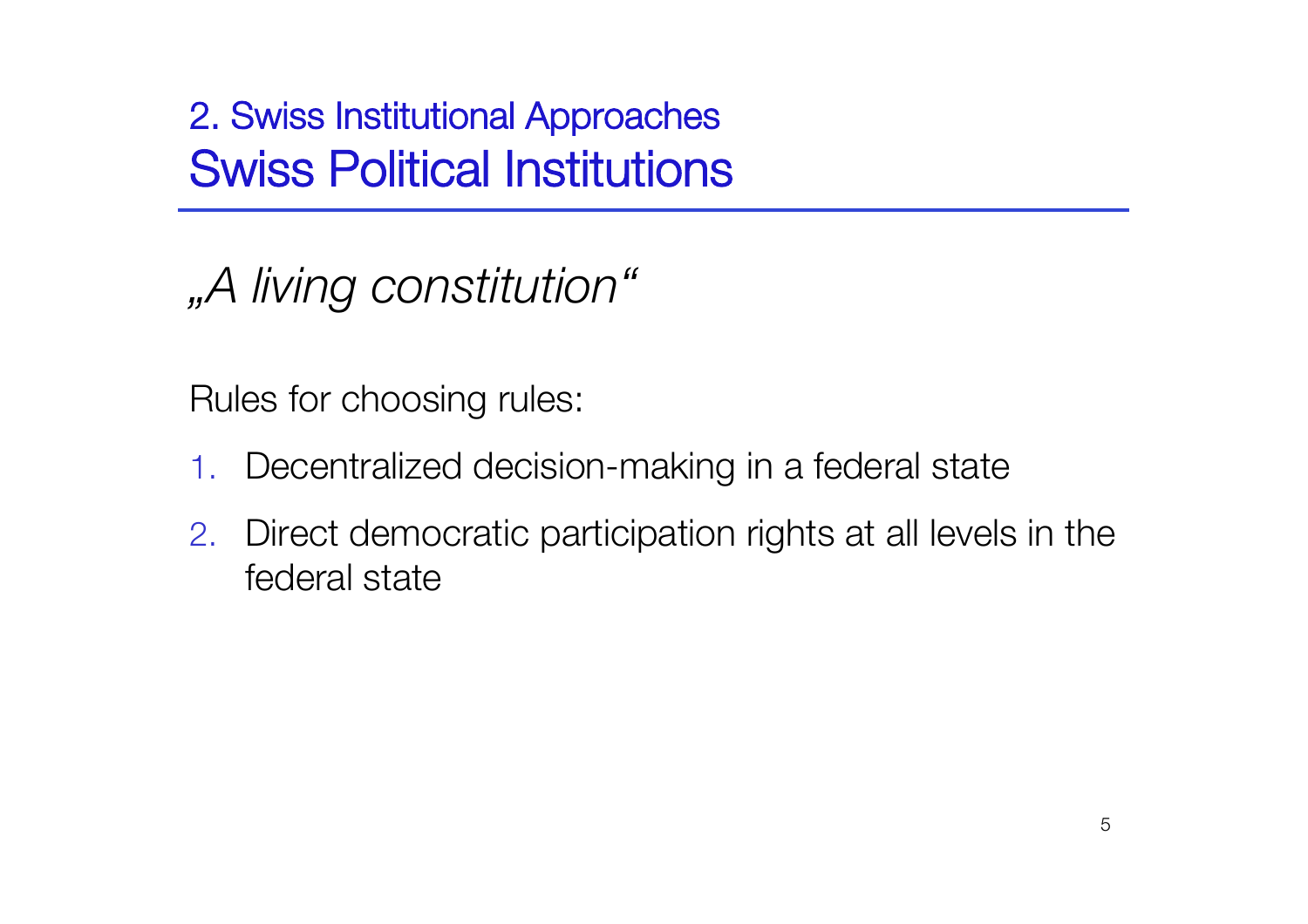# Swiss political institutions: Direct democracy

"Direct" democracy is always "semi direct"



Characterization:

- number of signatures / time restrictions
- issues: everything / with restrictions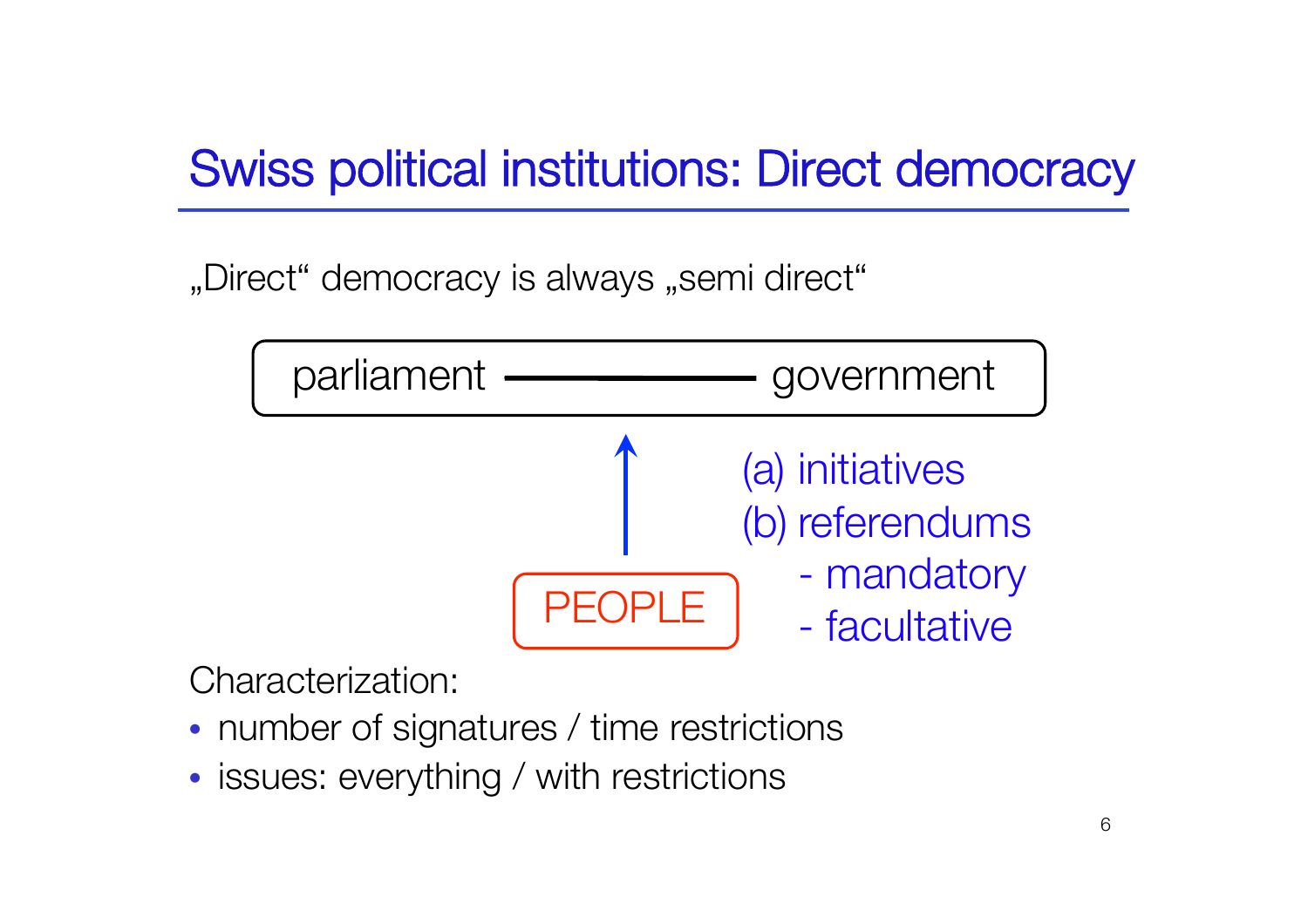# Influence of direct democracy on the political process

Additional possibilities for monitoring

- elections
- votes about issues
- More political competition
	- **issues**
	- empowerment of latent interests

Outcome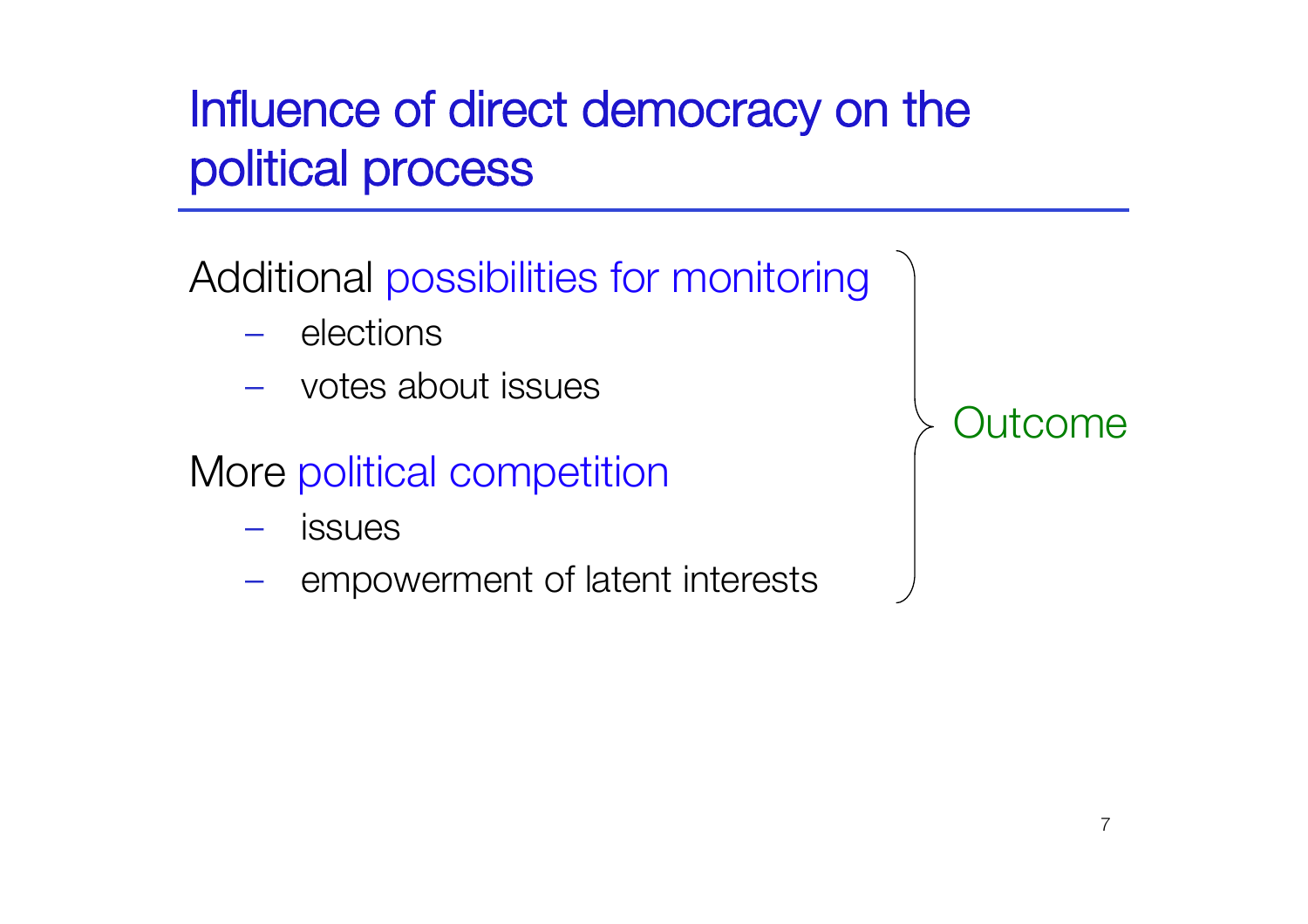# Influence of direct democracy on the political process

Additional possibilities for monitoring

- elections
- votes about issues
- More political competition
	- **issues**
	- empowerment of latent interests

More political discourse

- interaction
- information

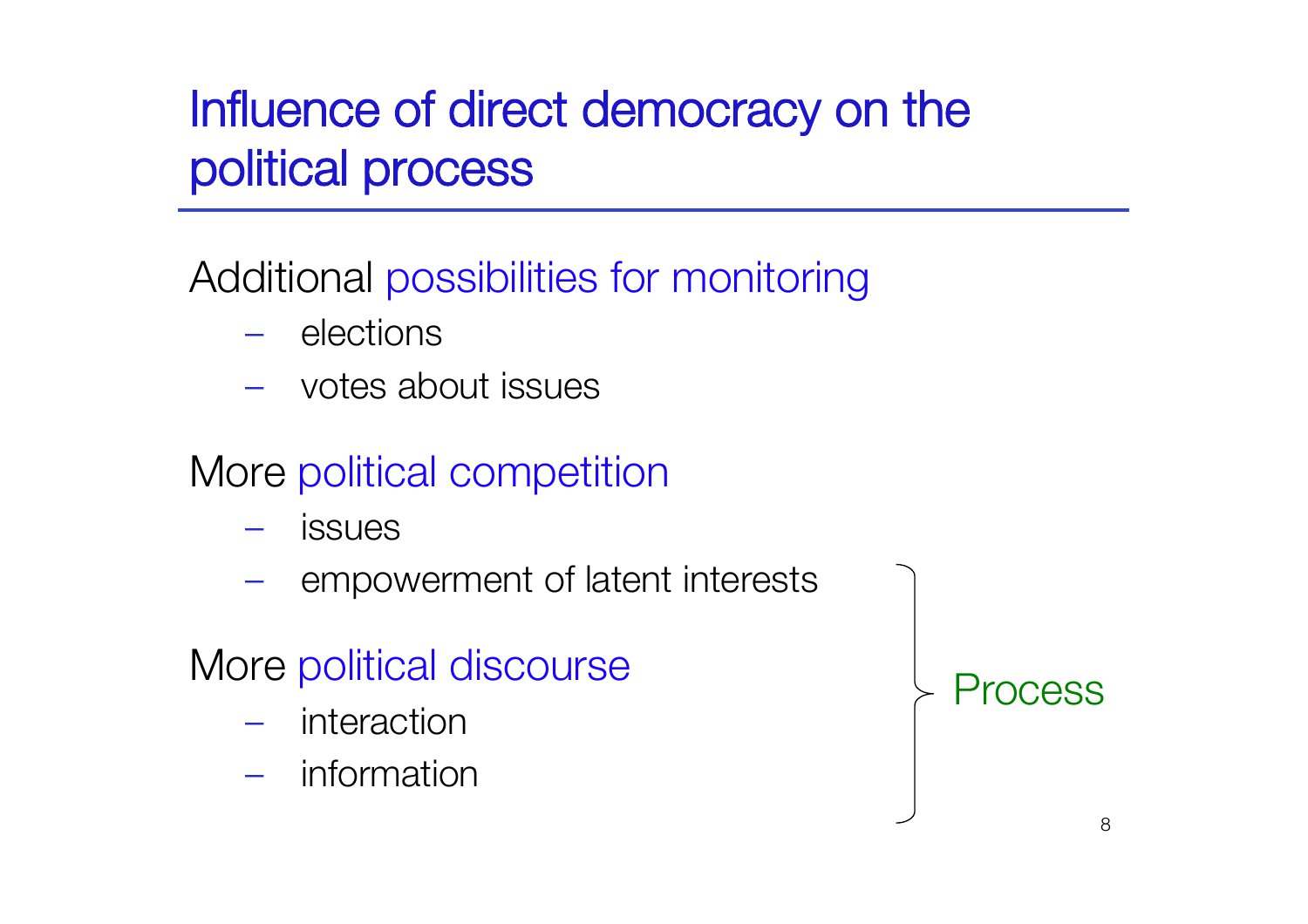## **Empirical evidence:** Consequences of direct democracy

- 1. Lower public debt (CH, US)
- 2. Lower corruption (US)
- 3. Lower government expenditure (CH, US) (But: higher expenditure for public education (US))
- 4. More efficient provision of public services (CH)
- 5. Less centralization (CH, US)
- 6. Higher economic performance (CH)
- 7. Less tax evasion (CH)
- 8. Better informed about politics (EU, CH)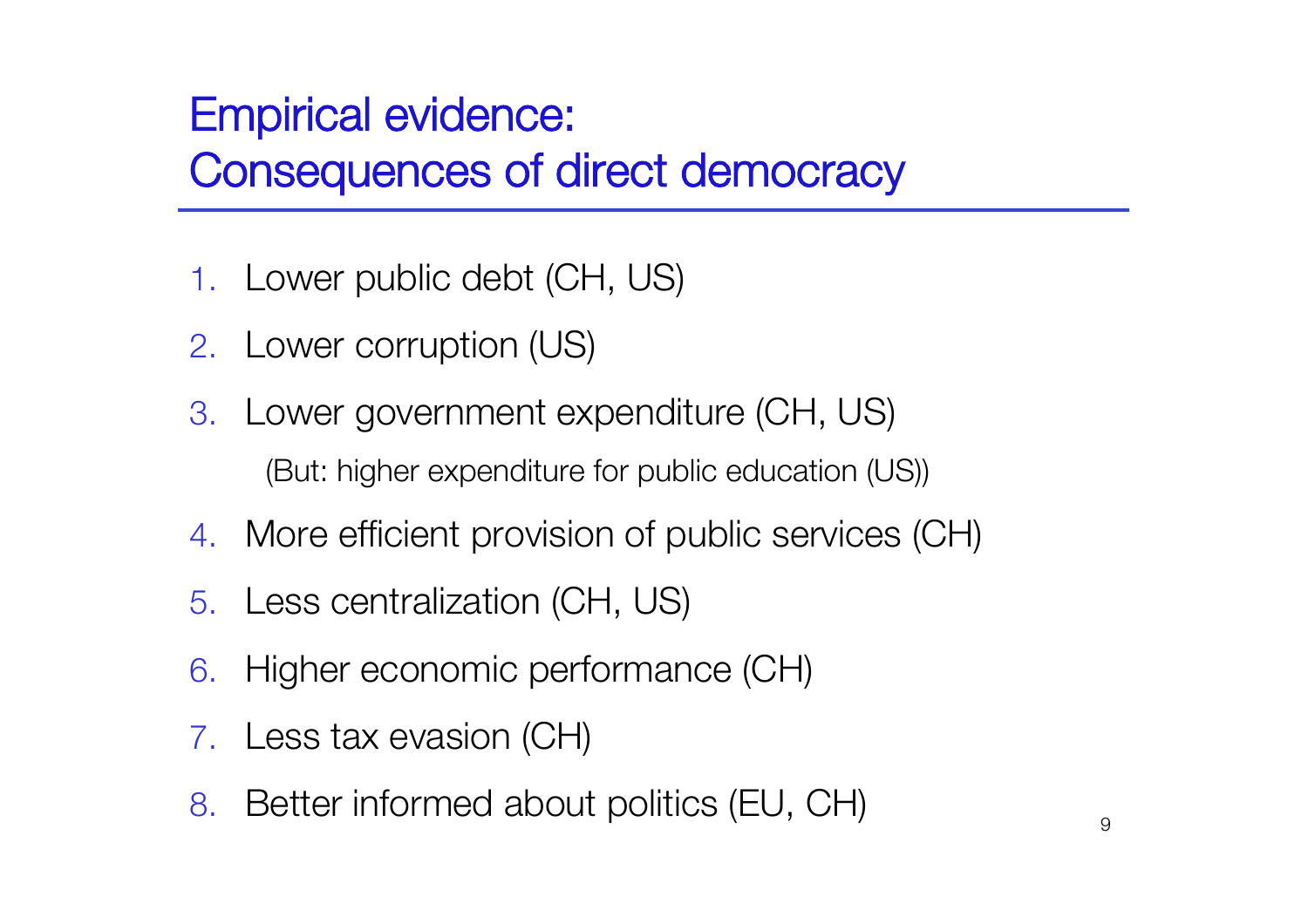### **Outline**

- 1. The State of the Swiss Economy
- 2. Swiss Institutional Approaches
- 3. Approach of Swiss Researchers
	- $\rightarrow$  Economic analysis of reported subjective well-being (SWB)
	- a) SWB as a concept in economic research
		- How can subjective well-being be measured?
		- Why is there a need for the economic study of subjective wellbeing?
	- b) Determinants of individual well-being
- 4. Outlook and Concluding Remarks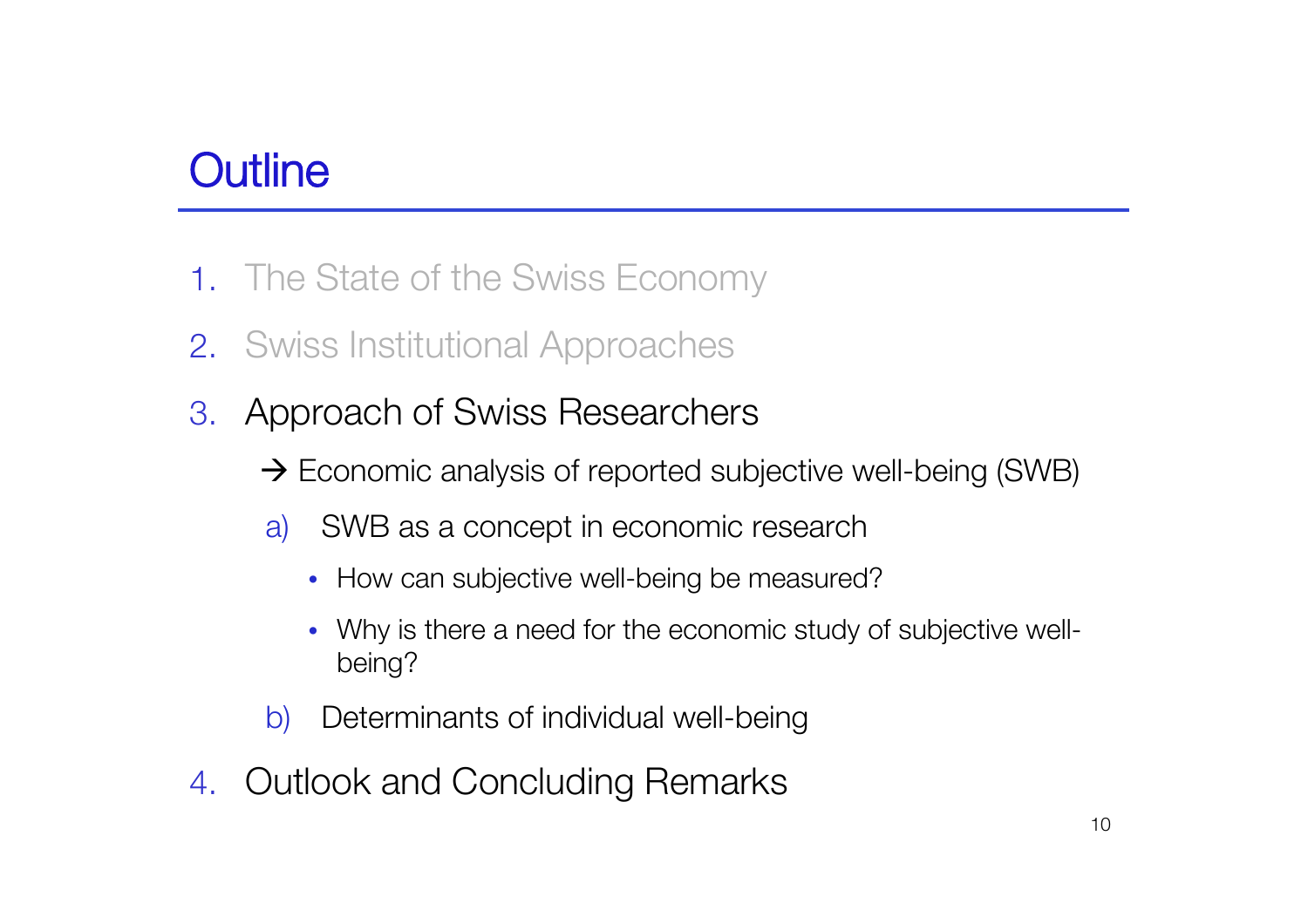a) Measuring subjective well-being Survey questions about subjective well-being

### "*In general, how satisfied are you with your life?*"

Please answer on the basis of the following scale,  $,0'$  means , not at all satisfied ' and , 10 ' means , completely satisfied '.



*Source:* Swiss Household Panel (1999-)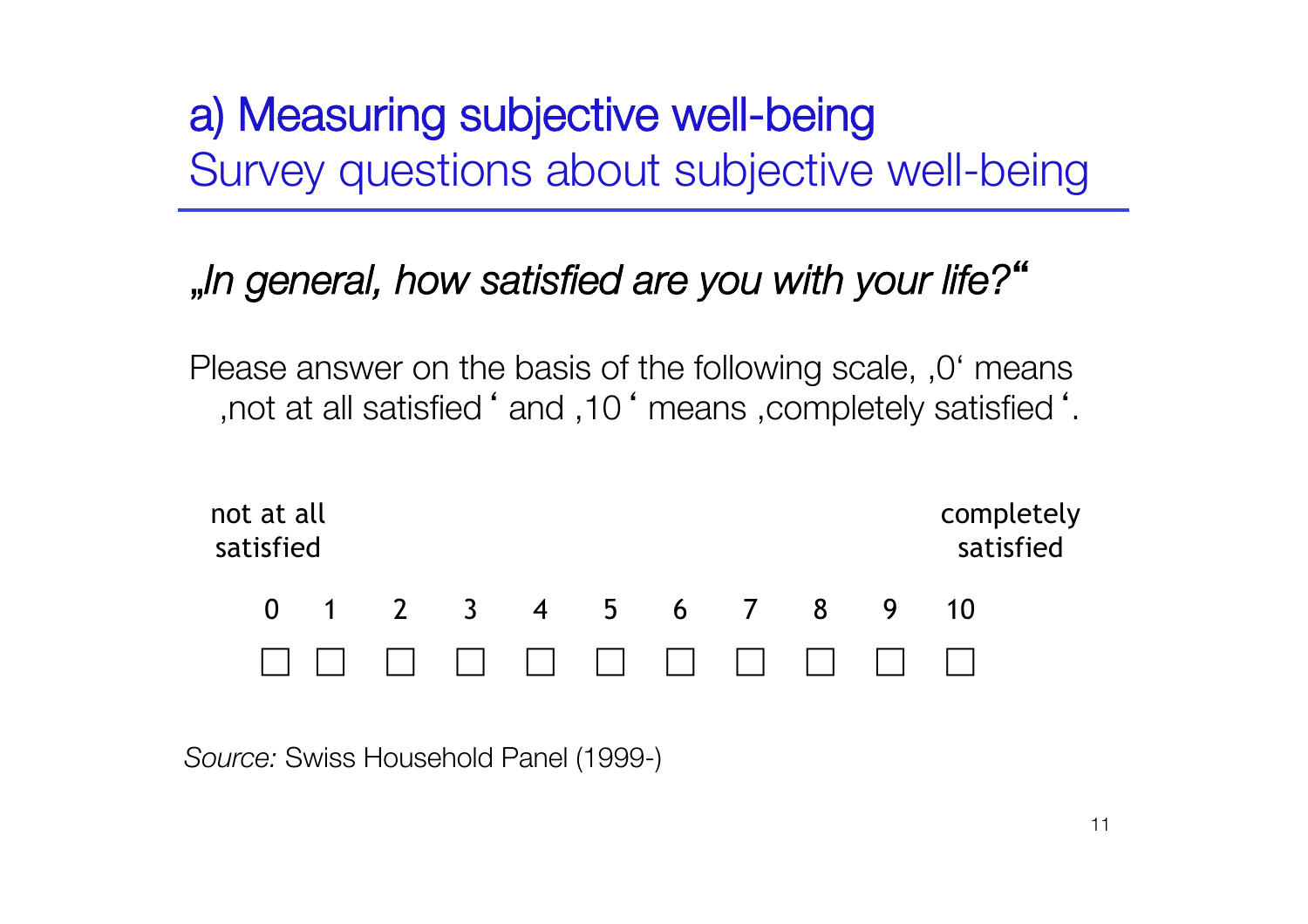### Satisfaction with life (Survey in Switzerland, 2012)



*Source:* Swiss Household Panel (1999-)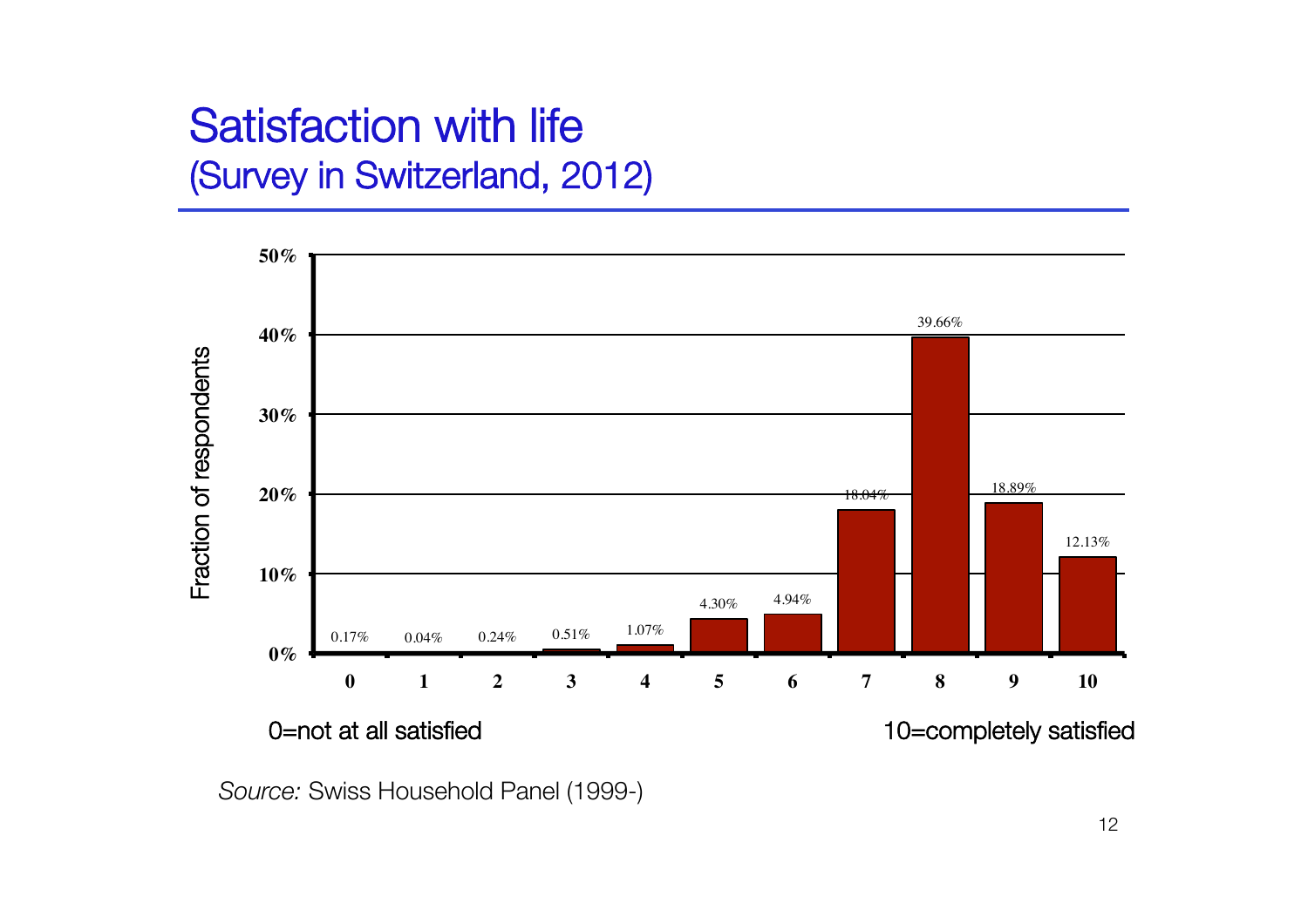Why is there a need for the economic study of subjective well-being?

- What is the personal well-being of people?
- Identification of its determinants
- Understanding of the psychological processes that regulate well-being
- Evaluation of the basic principles of the economic approach
- Testing of economic theories
- Consequences for individual behavior
- Recommendations / "food for though"  $($ individuals, organizations, society $)$   $($ individuals,  $)$   $($ <sub>13</sub>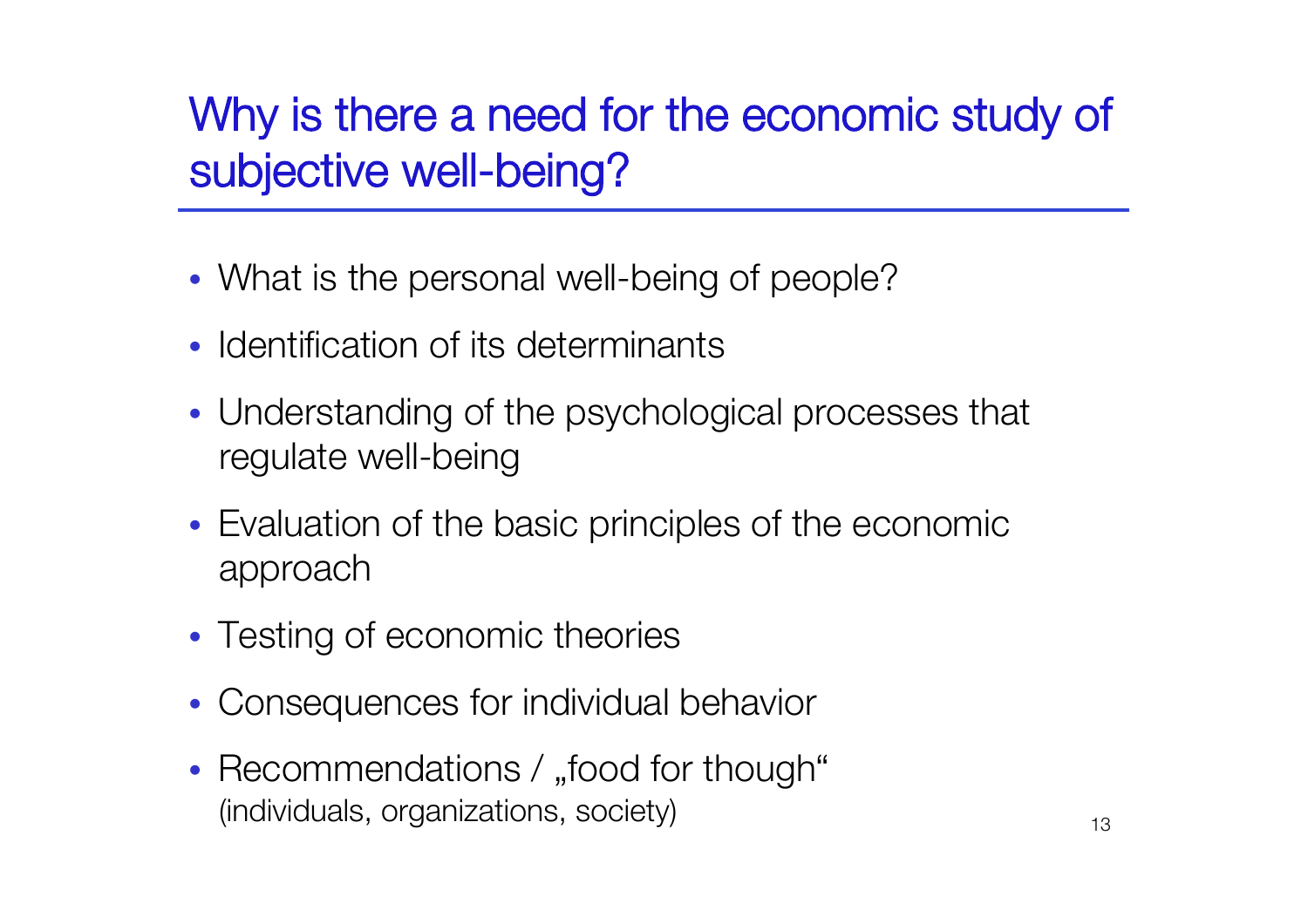### Previous research

- Starting point: research in psychlogy
- Pioneers in economics
	- Easterlin (1974)
	- Scitovsky (1976)
	- Clark und Oswald (1994)



- 1<sup>st</sup> review from an economic perspective
	- Frey, Bruno S. und Alois Stutzer (2002). *Happiness and Economics: How the Economy and Institutions Affect Human Well-Being.* Princeton University Press.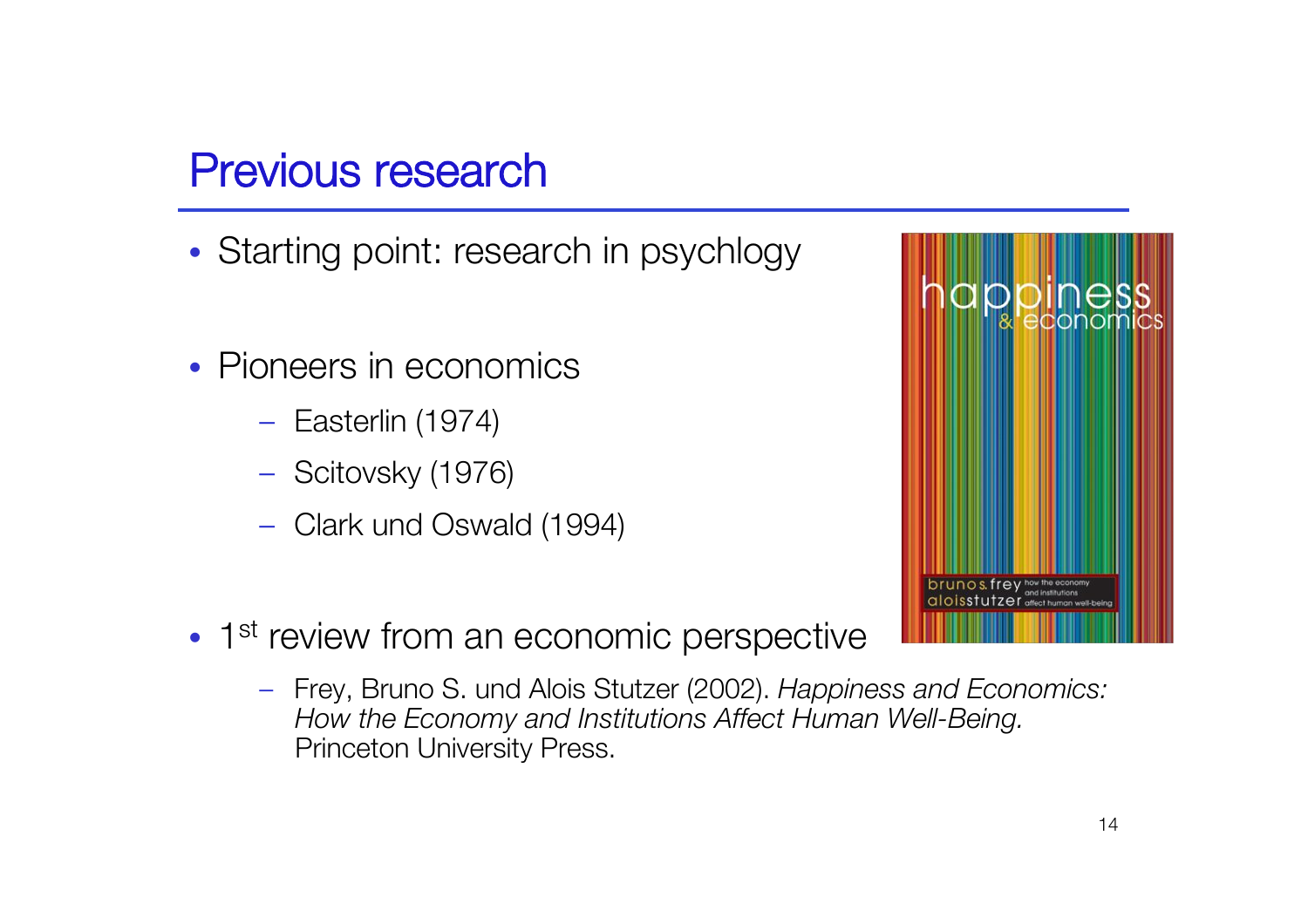## b) Determinants of subjective well-being

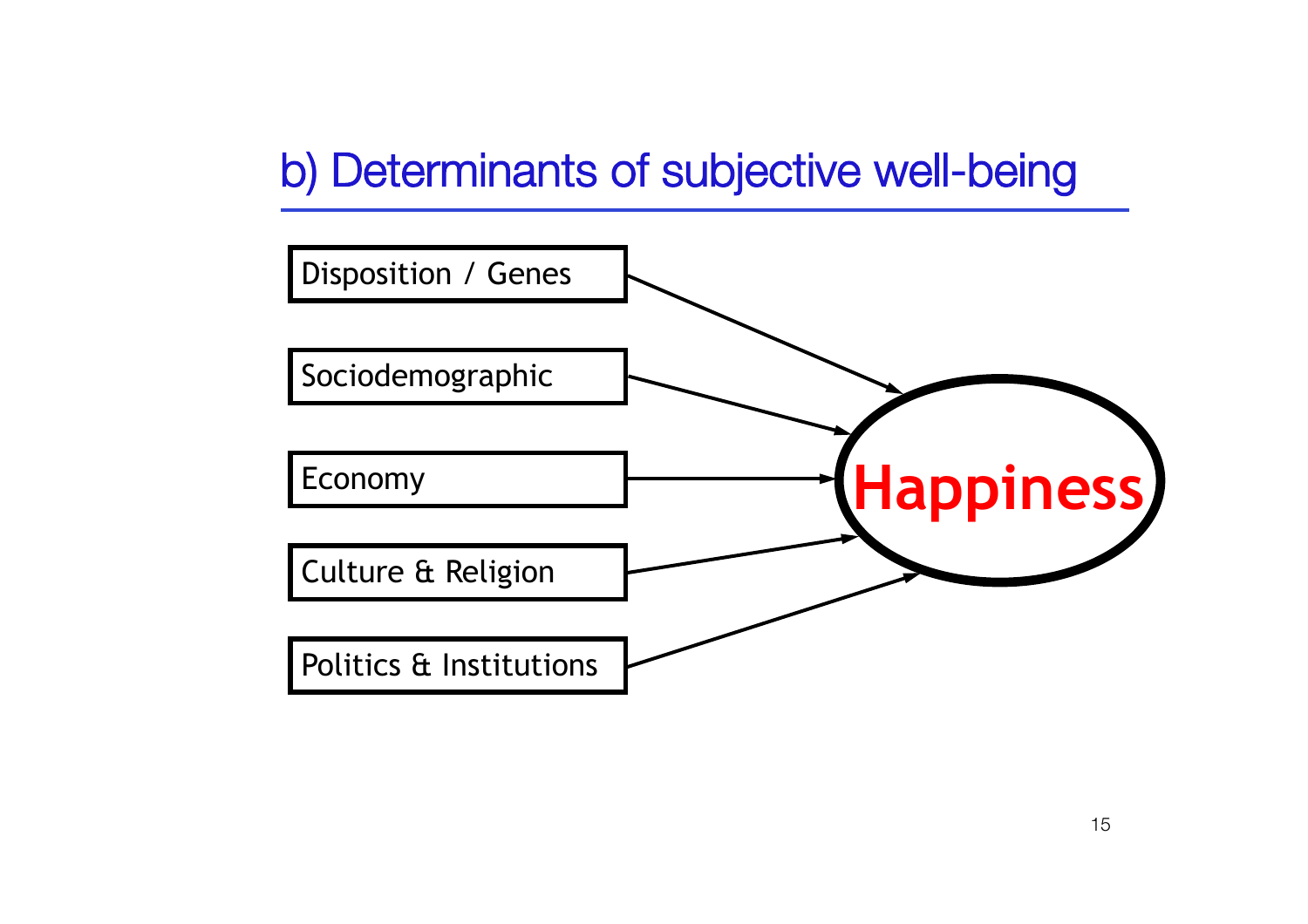• Is employment a burden or is unemployment even worse?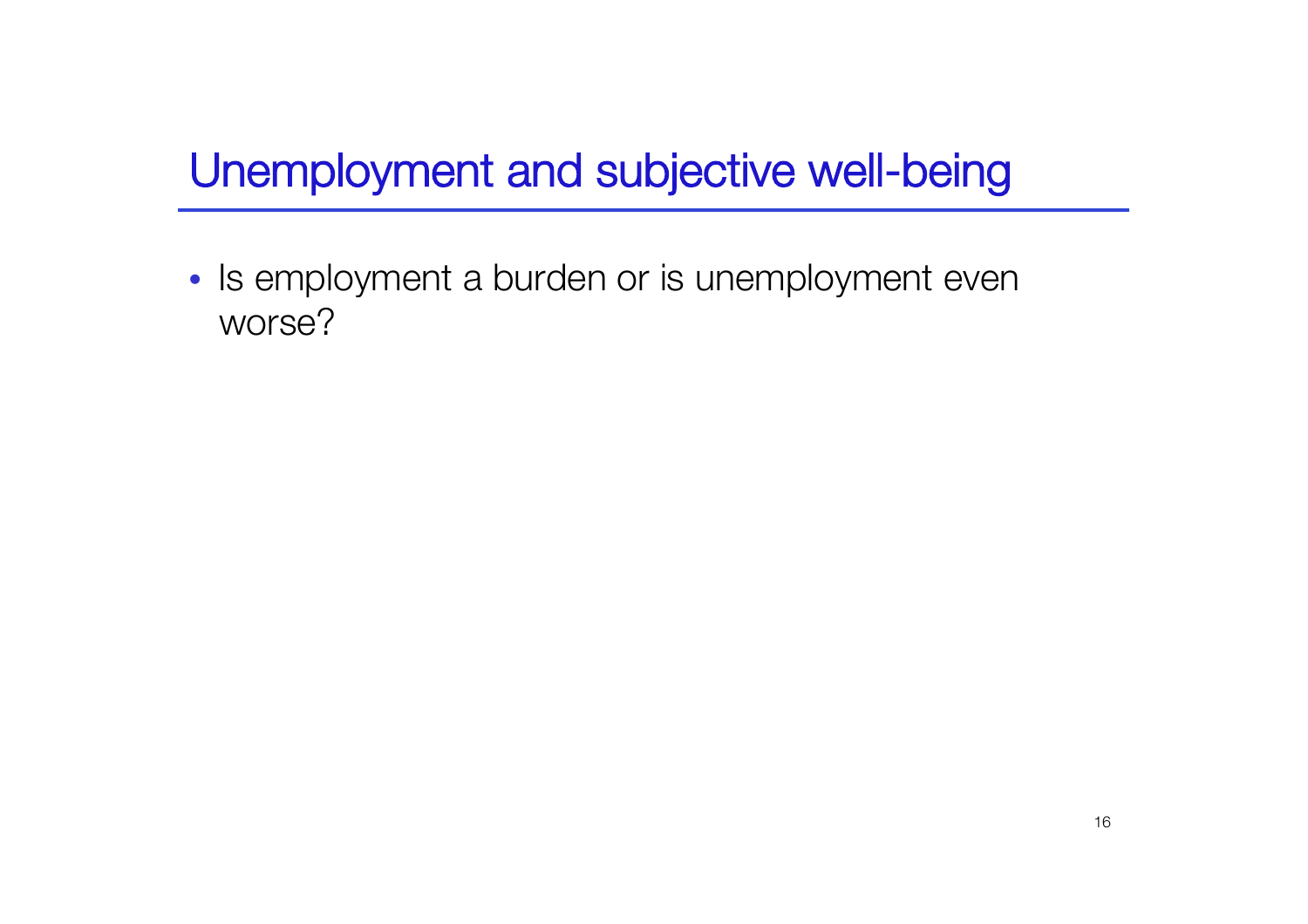#### Change in Life Satisfaction by Labor Force Status, Switzerland 2000-2012

Dependent Variable. Satisfaction with life

| Labor force status in year $t-1$ | Labor force status in year $t$ |            |
|----------------------------------|--------------------------------|------------|
|                                  | Employed                       | Unemployed |
| Employed                         |                                |            |
| Mean                             | $-0.061$                       | $-0.501$   |
| Std. error                       | 0.005                          | 0.094      |
| Observations                     | 54'258                         | 407        |
| Unemployed                       |                                |            |
| Mean                             | 0.409                          | 0.067      |
| Std. error                       | 0.093                          | 0.114      |
| Observations                     | 342                            | 315        |

*Source:* Swiss Household Panel (SHP).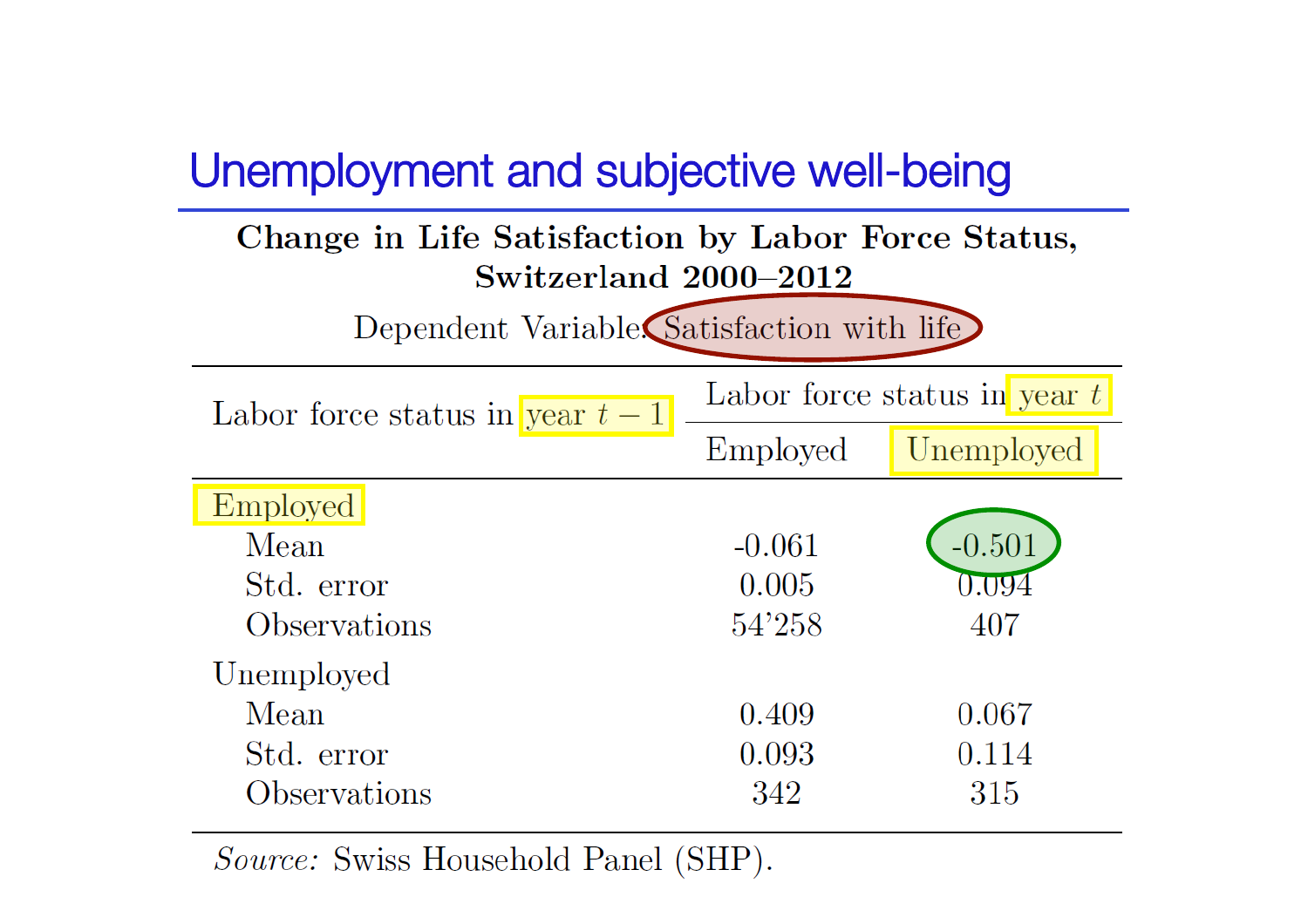#### Change in Life Satisfaction by Labor Force Status, Switzerland 2000-2012

Dependent Variable. Satisfaction with life

| Labor force status in year $t-1$ | Labor force status in year $t$ |            |
|----------------------------------|--------------------------------|------------|
|                                  | Employed                       | Unemployed |
| Employed                         |                                |            |
| Mean                             | $-0.061$                       | $-0.501$   |
| Std. error                       | 0.005                          | 0.094      |
| Observations                     | 54'258                         | 407        |
| Unemployed                       |                                |            |
| Mean                             | 0.409                          | 0.067      |
| Std. error                       | $0.093\,$                      | 0.114      |
| Observations                     | 342                            | 315        |

*Source:* Swiss Household Panel (SHP).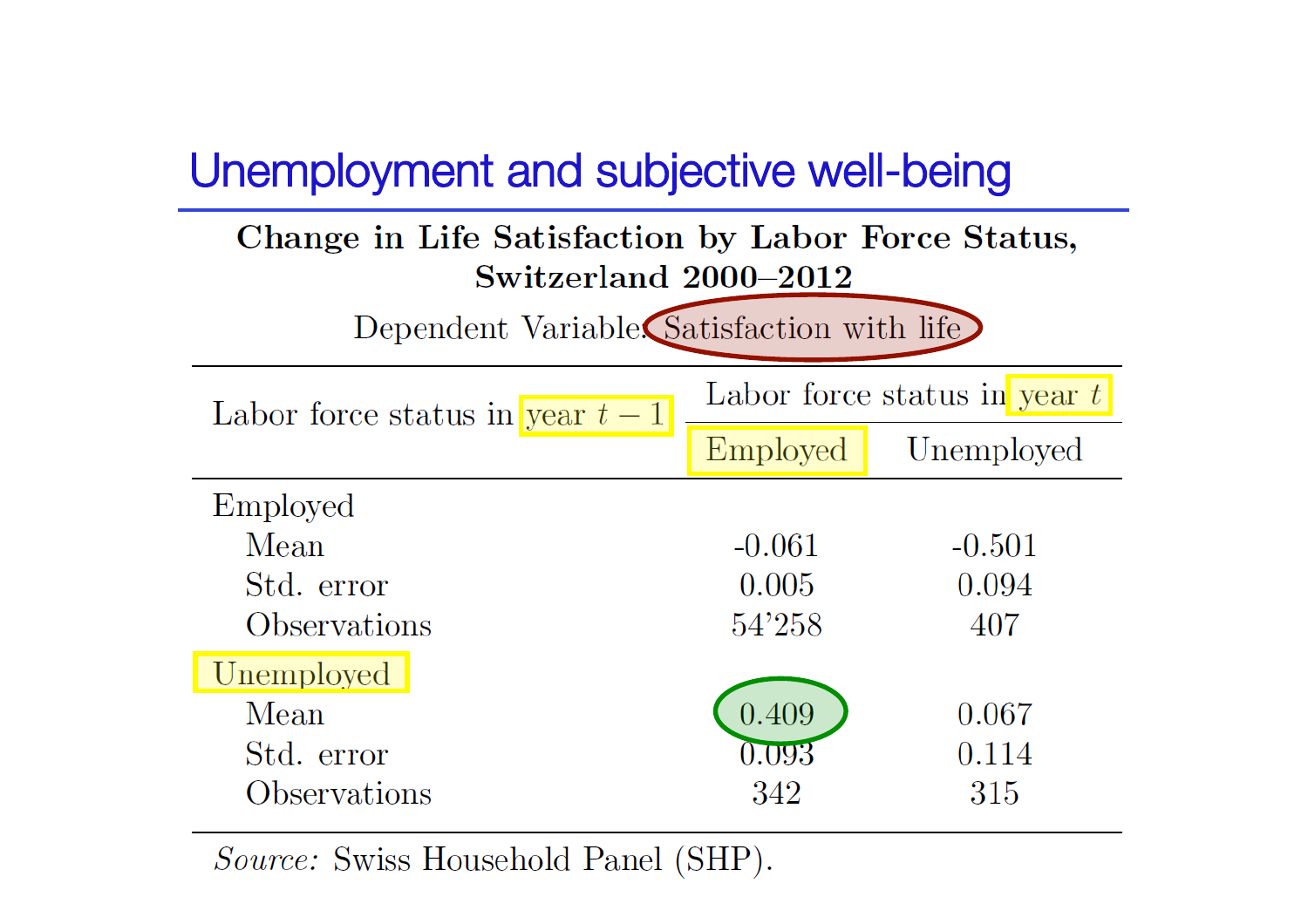- On average, unemployment reduces life satisfaction substantially
	- Effects *cannot* be explained by lower net income
		- (Clark and Oswald 1994, Winkelmann and Winkelmann 1998, Frey and Stutzer 1999)
- Unemployment involves psychic costs
	- due to a loss of status, self-esteem, personal relationships and a disciplining time structure
	- that are related to social work norms (Clark 2003, Stutzer and Lalive 2004)
	- that reduce SWB even after re-employment (= scarring effects)

(Clark et al. 2001, Knabe and Rätzel 2011) <sup>22</sup>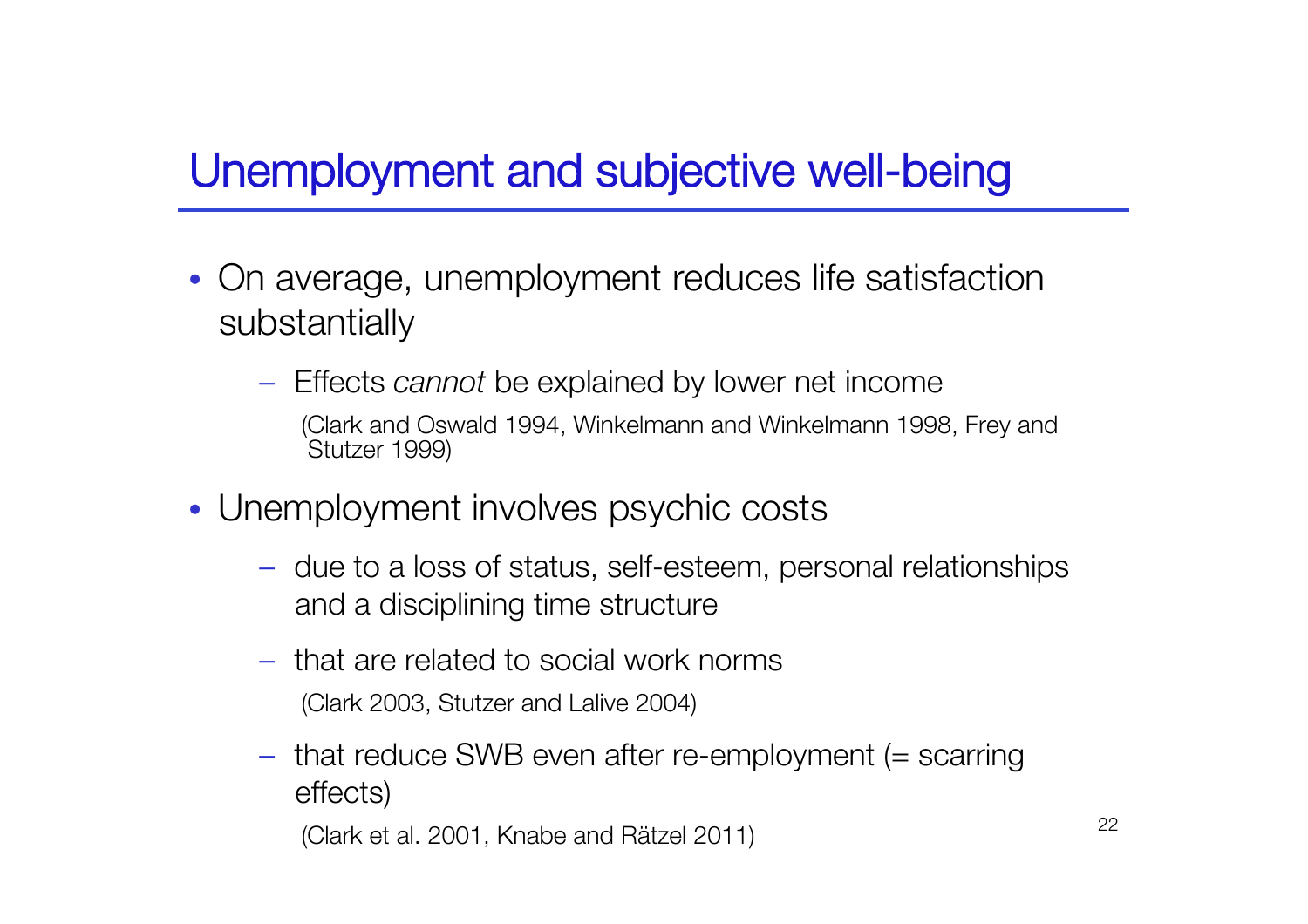- Negative consequences of unemployment on *employed*  people
	- Negative correlation between the level of unemployment and the SWB of employed people

(Di Tella, MacCulloch and Oswald 2003)

– Employees in the institutional framework of the public sector are less affected by fluctuations in regional unemployment.

(Luechinger, Meier and Stutzer 2010)

*Our interpretation:*

Anticipatory feelings of economic insecurity matter for individual welfare.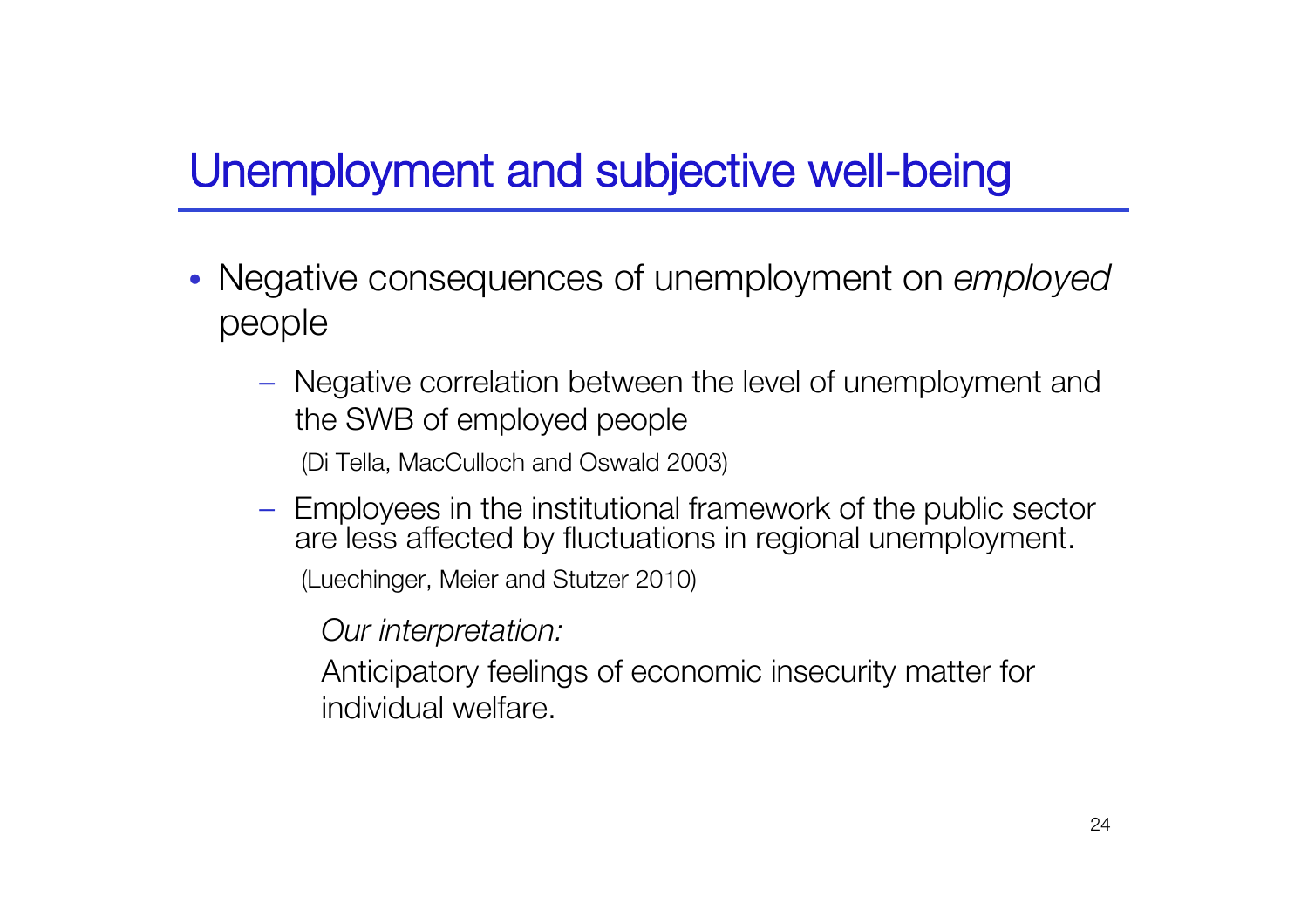## Direct democracy and subjective well-being

Question: Are people's preferences better satisfied when they have a direct say in politics?

### Empirical approach

*Comparison* between cantons/cities or even countries

**Differences** in the extent of direct democratic institutions



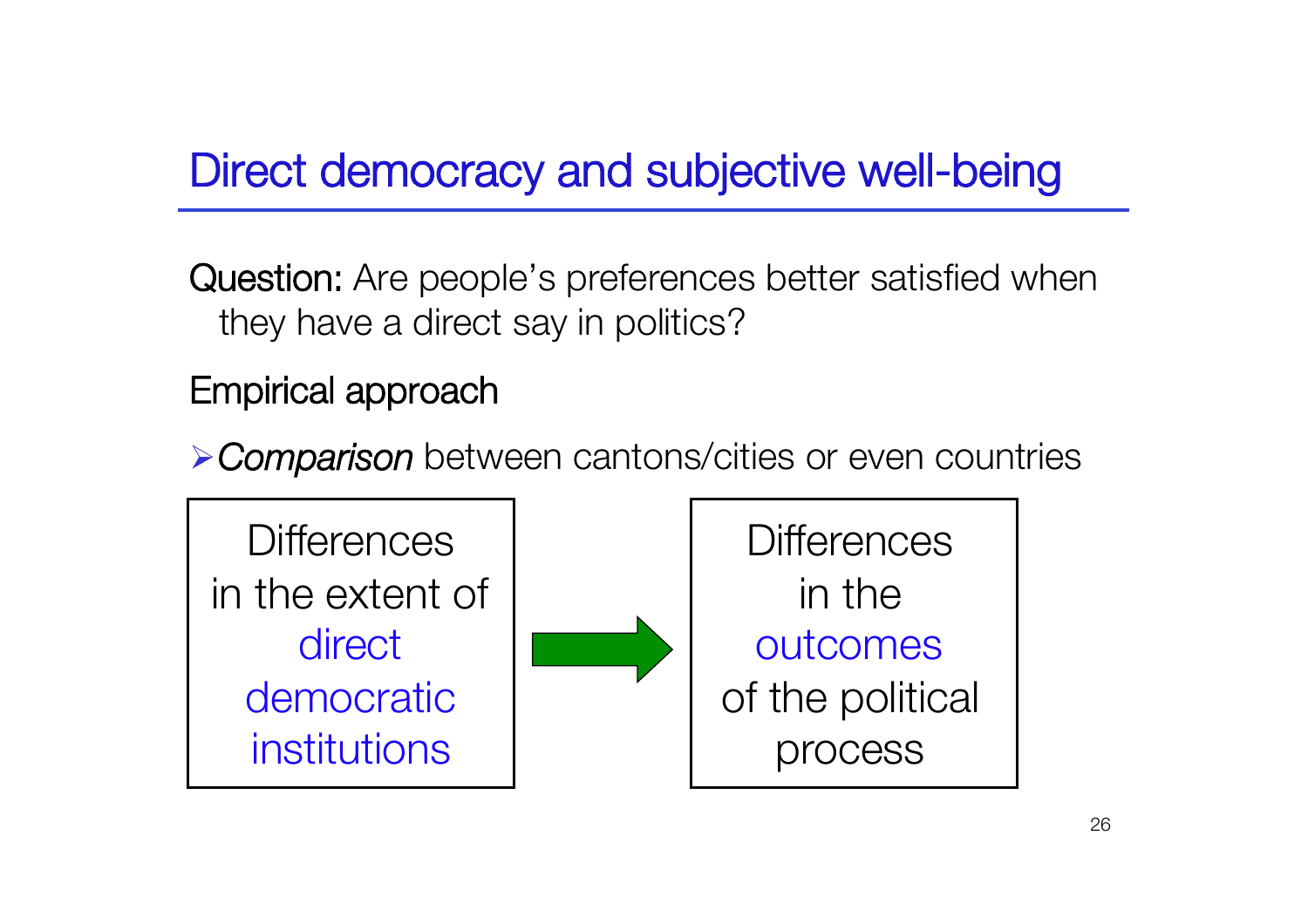### Direct democratic rights in Swiss cantons

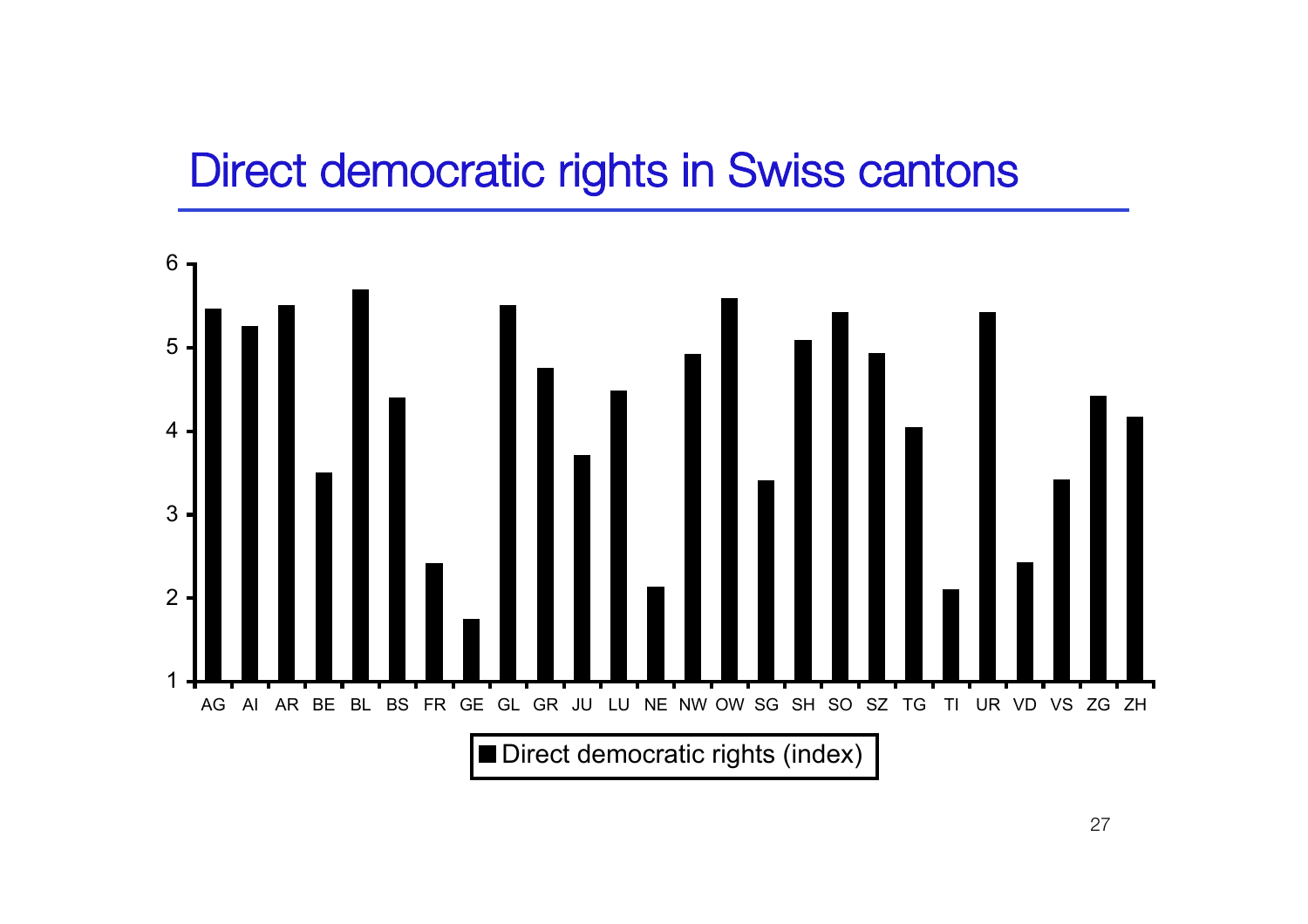### Direct democratic rights and life satisfaction across Swiss cantons, 1992-94

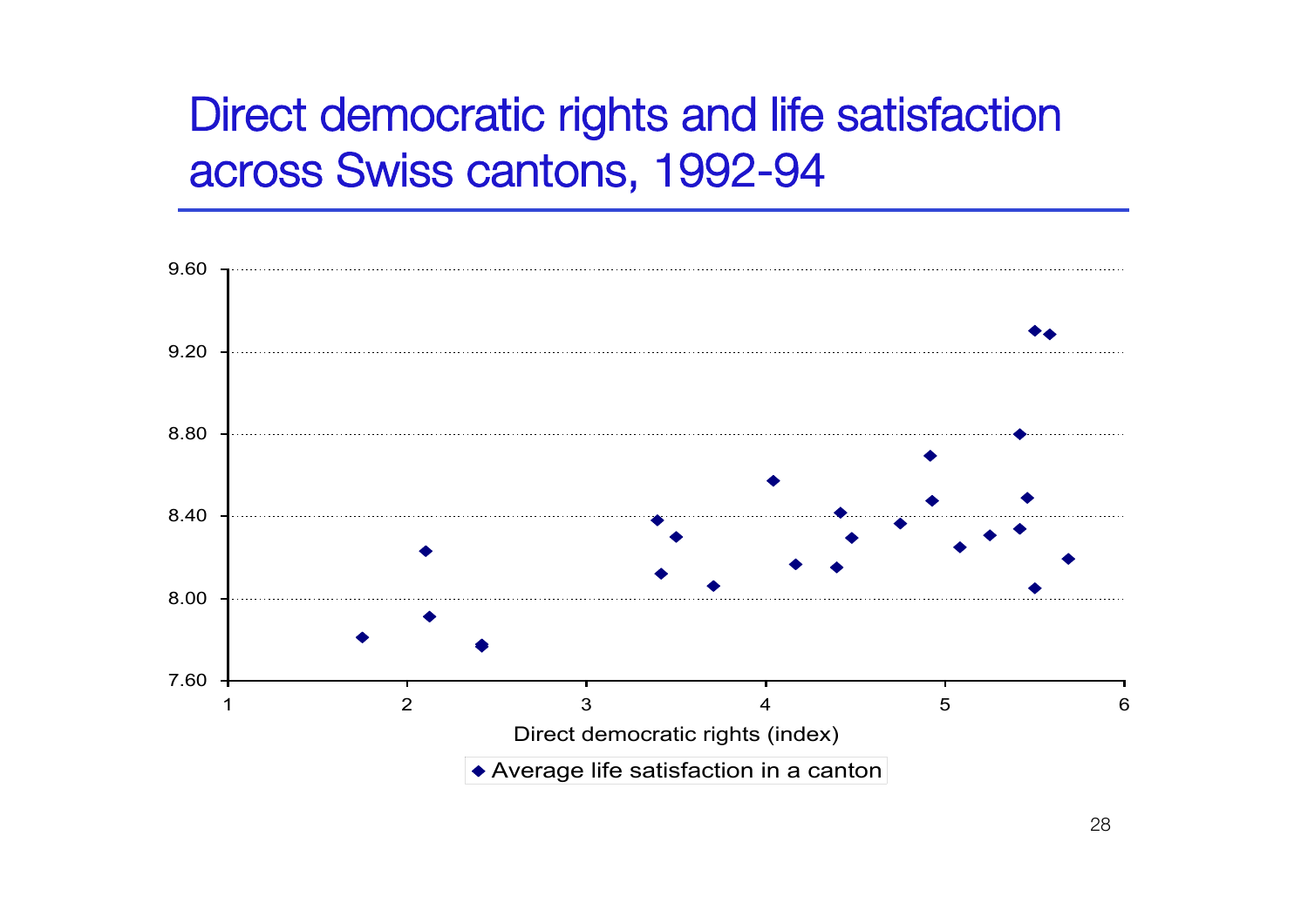### Satisfaction with life in Switzerland (part 1)

|                                 | <b>Marginal effect</b><br>$(index = 10)$ |
|---------------------------------|------------------------------------------|
| (a) Socio-demographic variables |                                          |
| age 29 and younger              | reference group                          |
| $age 30 - 39$                   | $-0.027$                                 |
| $age\ 40 - 49$                  | $-0.003$                                 |
| $age 50 - 59$                   | $-0.027$                                 |
| $age 60 - 69$                   | $0.073**$                                |
| $age\ 70 - 79$                  | $0.106**$                                |
| age 80 and older                | $0.099**$                                |
| men                             | reference group                          |
| women                           | 0.015                                    |
| <b>Swiss</b>                    | reference group                          |
| foreigner                       | $-0.091**$                               |
| low level of education          | reference group                          |
| medium level of education       | $0.039**$                                |
| high level of education         | $0.042*$                                 |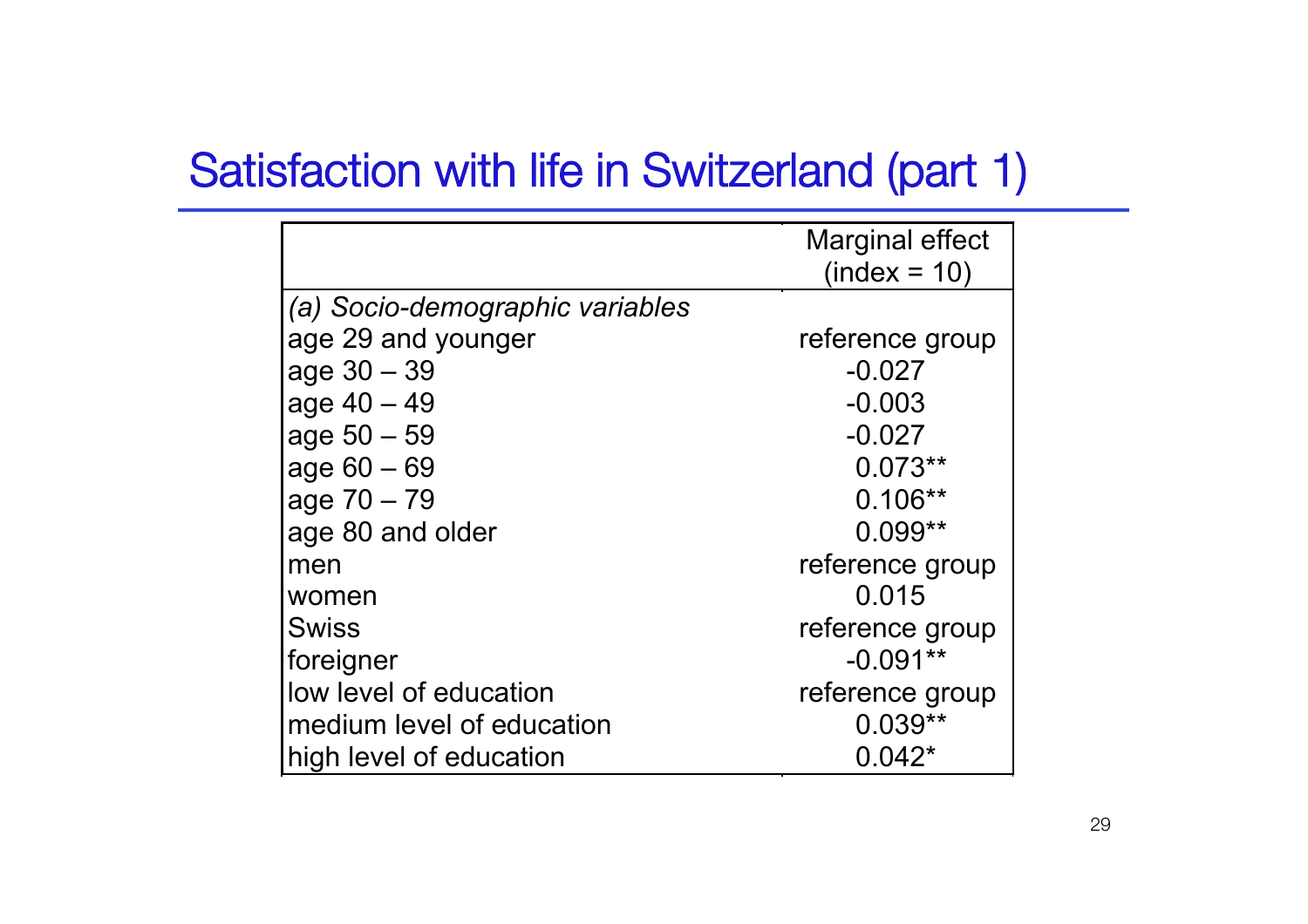### Satisfaction with life in Switzerland (part 2)

|                          | marginal effect<br>$(index = 10)$ |
|--------------------------|-----------------------------------|
| couples without children | reference group                   |
| single women             | $-0.083**$                        |
| single men               | $-0.057*$                         |
| couples with children    | $-0.023$                          |
| single parent            | $-0.113**$                        |
| other private household  | $-0.042$                          |
| collective household     | $-0.124**$                        |
| employed                 | reference group                   |
| self-employed            | 0.025                             |
| unemployed               | $-0.211**$                        |
| homemaker                | $0.043*$                          |
| other employment status  | $-0.044$ (*                       |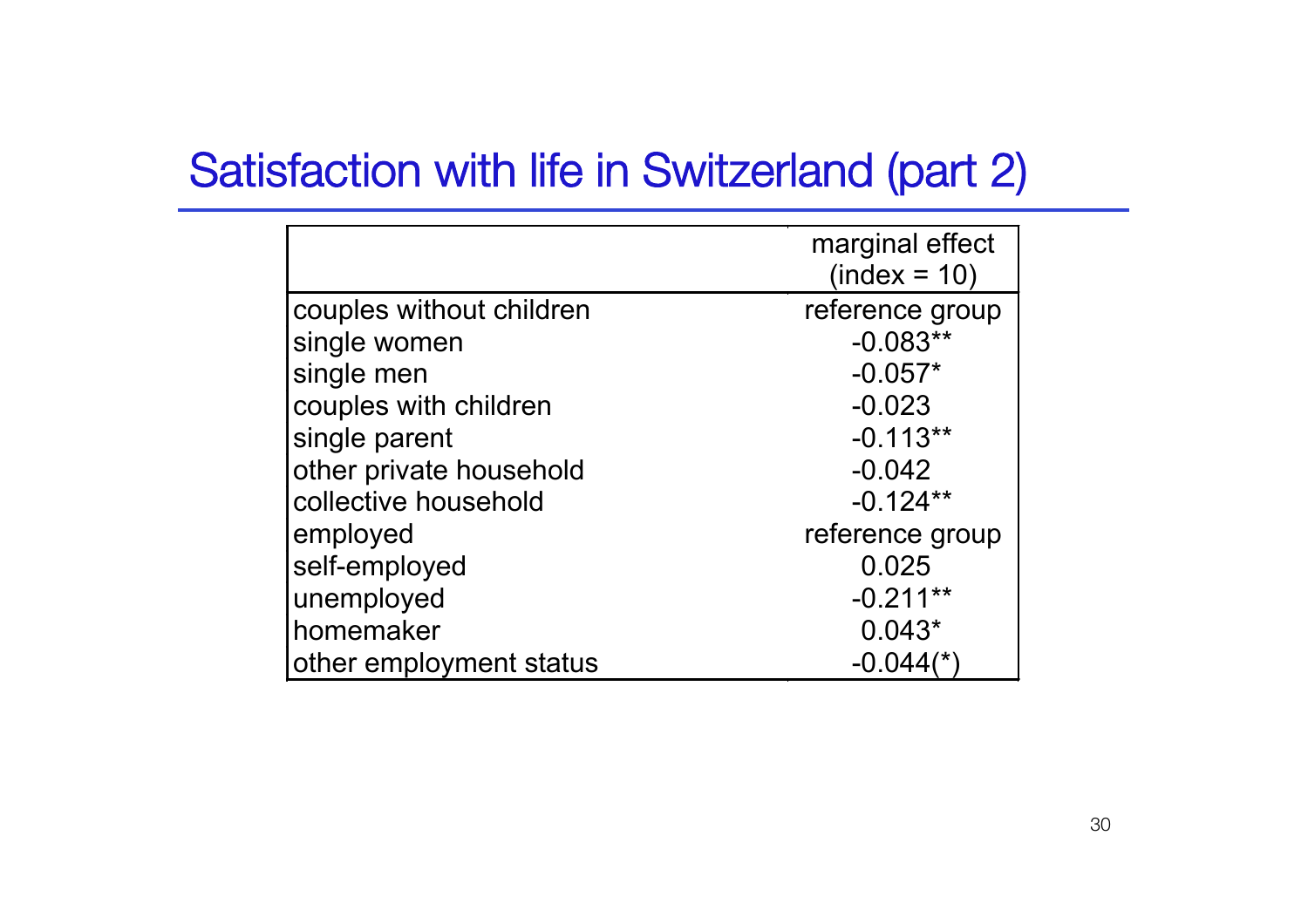### Satisfaction with life in Switzerland (part 3)

|                                                                                                                                                          | marginal effect<br>$(index = 10)$                                  |
|----------------------------------------------------------------------------------------------------------------------------------------------------------|--------------------------------------------------------------------|
| (b) Equivalence income<br>- less than CHF 2'000<br>$-$ CHF 2'000 $-$ 3'000<br>$-$ CHF 3'000 $-$ 4'000<br>$-$ CHF 4'000 $-$ 5'000<br>- CHF 5'000 and more | reference group<br>$0.029*$<br>$0.050**$<br>$0.092**$<br>$0.068**$ |
| (c) Institutional variable<br>Direct democratic rights                                                                                                   | $0.028**$                                                          |
| Number of observations                                                                                                                                   | 6137                                                               |

*Significance level*: \* 0.01 < p < 0.05, \*\* p < 0.01. *Data source*: Leu, Burri und Priester (1997).

*Source:* Bruno S. Frey and Alois Stutzer (2000). Happiness, Economy and Institutions. *Economic Journal* 110(466): 918- **938.**  $\frac{31}{2}$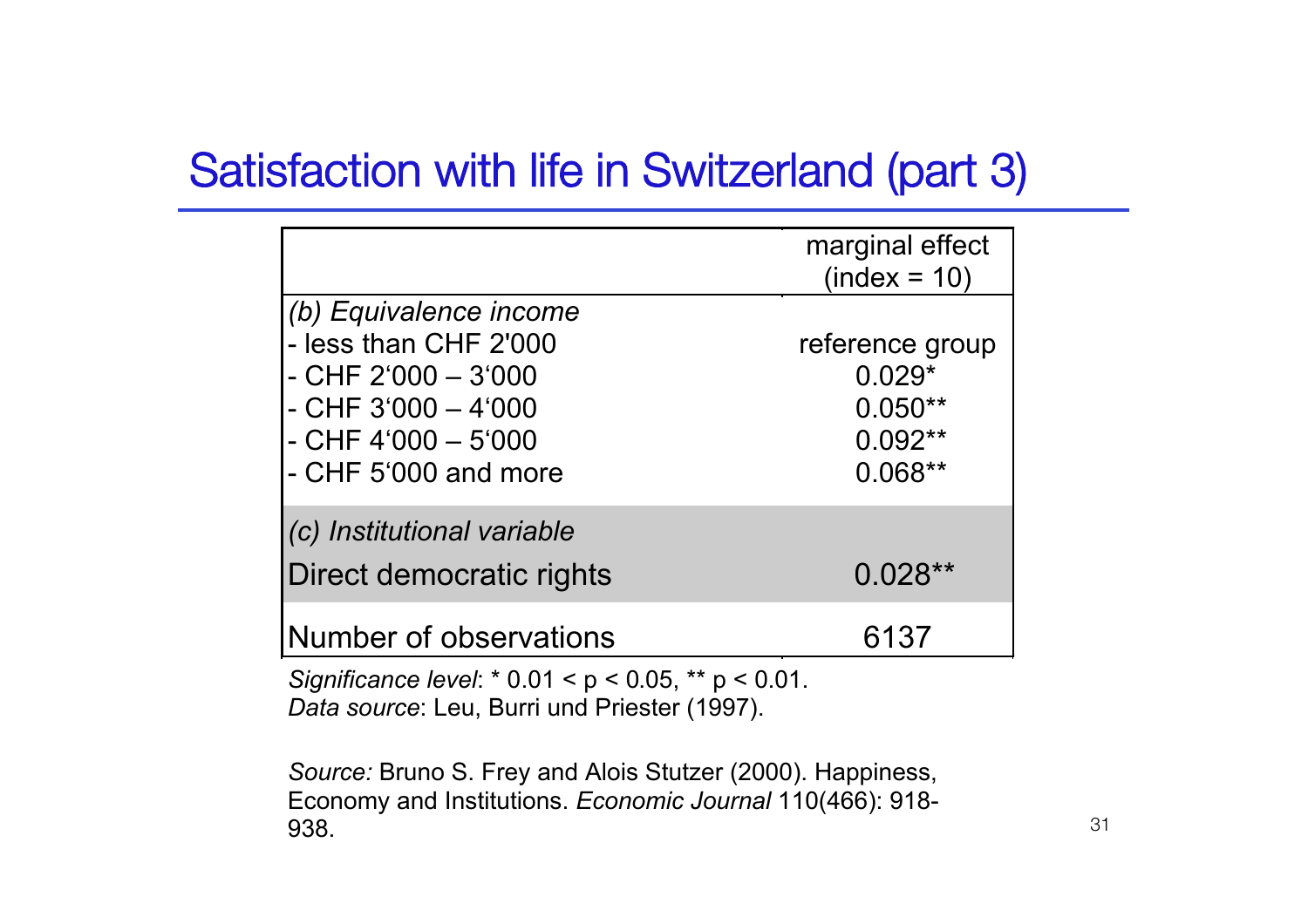## Outcome and process utility of direct democracy in Switzerland

|                             | Foreigners             |                        |
|-----------------------------|------------------------|------------------------|
|                             | marginal               | marginal               |
|                             | effect<br>$(index=10)$ | effect<br>$(index=10)$ |
| (a) Socio-demogr. variables | yes                    | yes                    |
| Income                      | yes                    | yes                    |
| (c) Institutional variable  |                        |                        |
| Direct democratic rights    | 0.010                  | $0.034**$              |
| Number of observations      | 743                    | 5391                   |

*Significance level*: \* 0.01 < p < 0.05, \*\* p < 0.01. *Data source*: Leu, Burri und Priester (1997).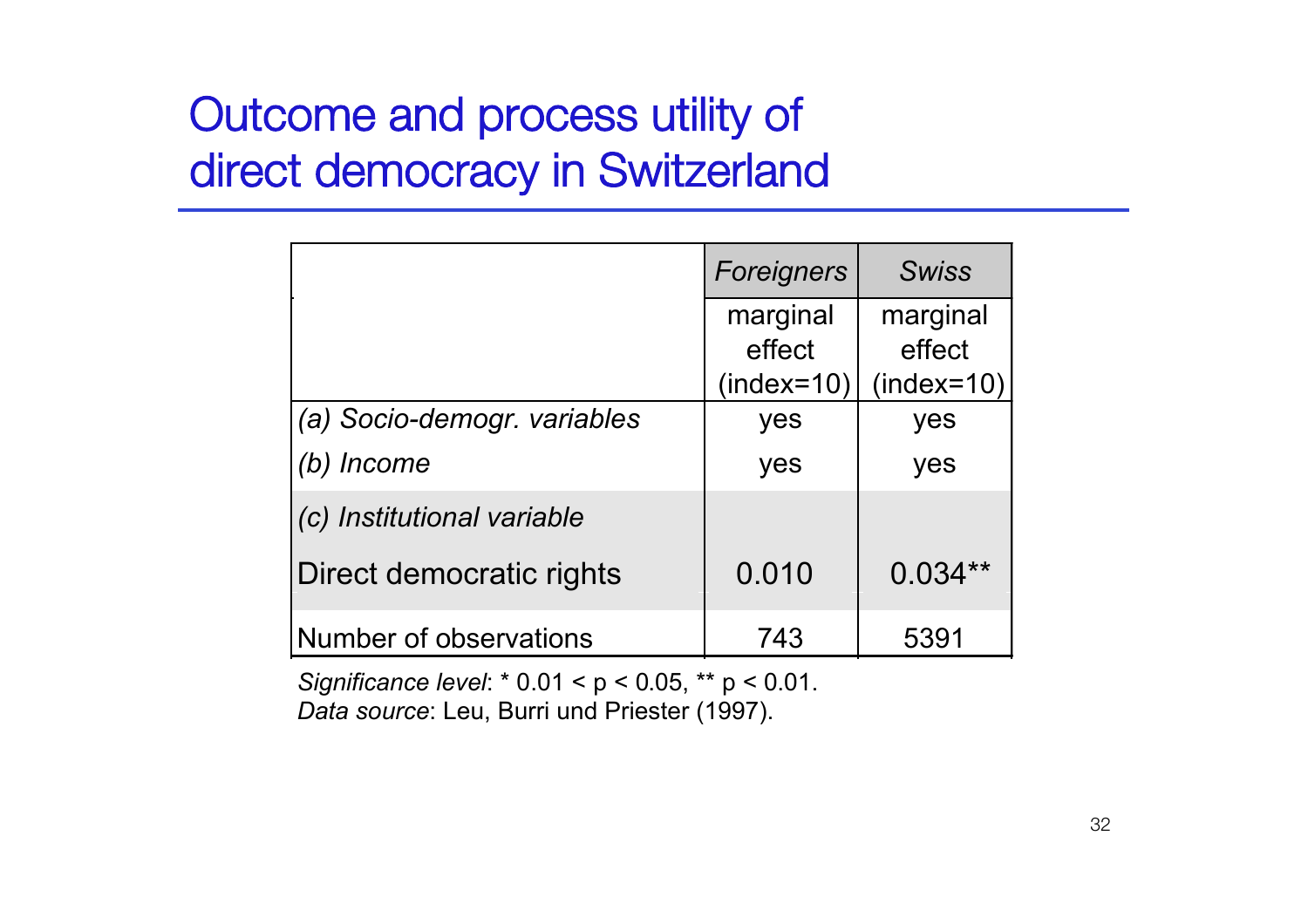## Outlook and Concluding Remarks

### Swiss Approaches to Economics and Well-Being

|                                          | <b>Politics</b>                                       | Labor Market                                                                           |
|------------------------------------------|-------------------------------------------------------|----------------------------------------------------------------------------------------|
| Institutions<br>matter!                  | Direct democracy<br>Federalism                        | Education<br>Flexicurity<br>$\bullet$<br><b>Benefit sanctions</b><br>Social work norms |
| Research on<br>subjective well-<br>being | Outcome and<br>process utility of<br>direct democracy | Unemployment:<br>primary source of<br>unhappiness                                      |